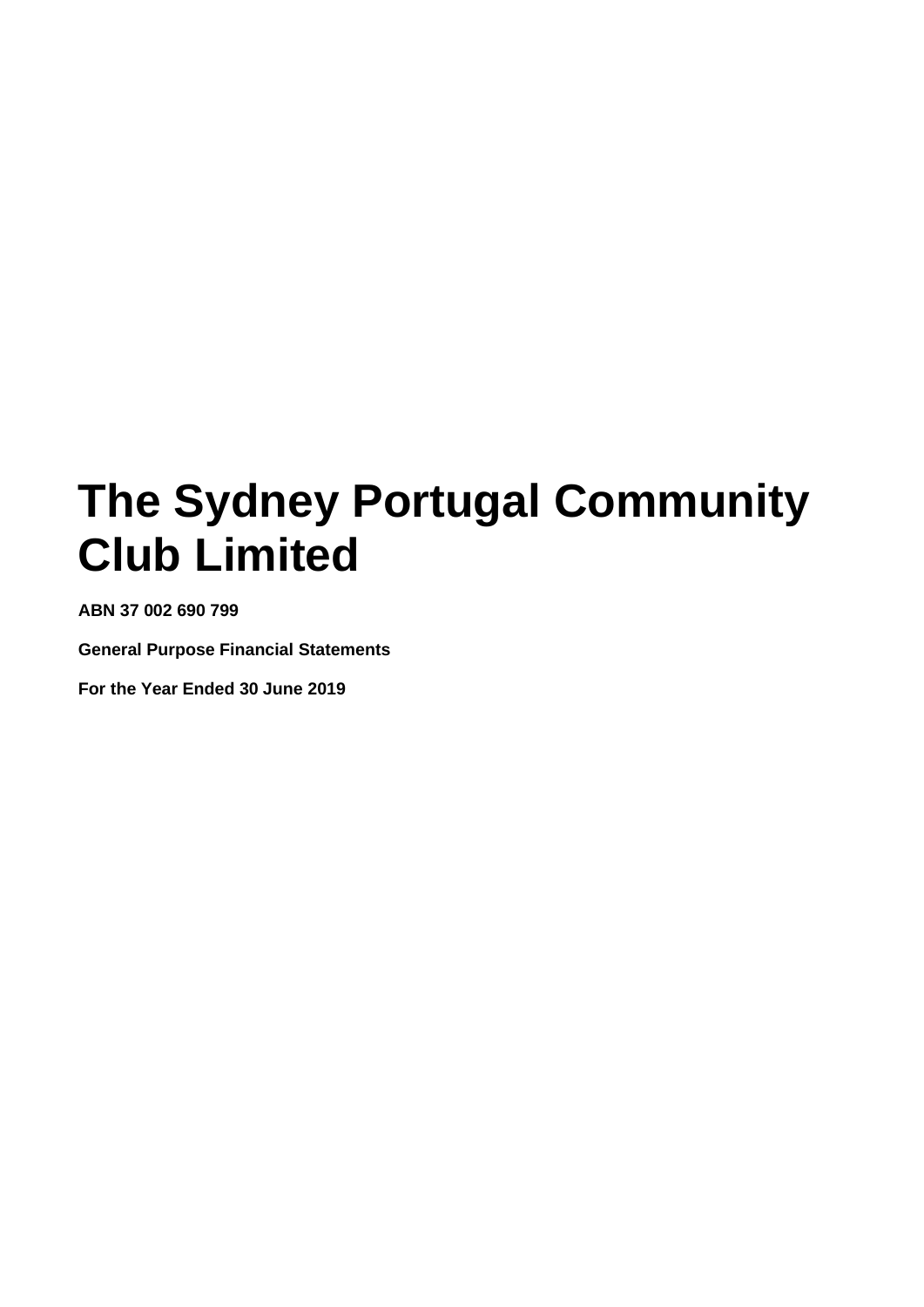**ABN 37 002 690 799**

**30 June 2019**

### **CONTENTS**

| <b>Financial Statements</b>                       | Page           |
|---------------------------------------------------|----------------|
| Directors' Report                                 | 2              |
| Auditor's Independence Declaration                | 5              |
| Statement of Comprehensive Income                 | 6              |
| <b>Statement of Financial Position</b>            | $\overline{7}$ |
| Statement of Changes in Equity                    | 8              |
| <b>Statement of Cash Flows</b>                    | 9              |
| Notes to the Financial Statements                 | 10             |
| Directors' Declaration                            | 27             |
| Independent Auditor's Report                      | 28             |
| Disclaimer – For Additional Financial Information | 31             |
| Additional Financial Information                  | 33             |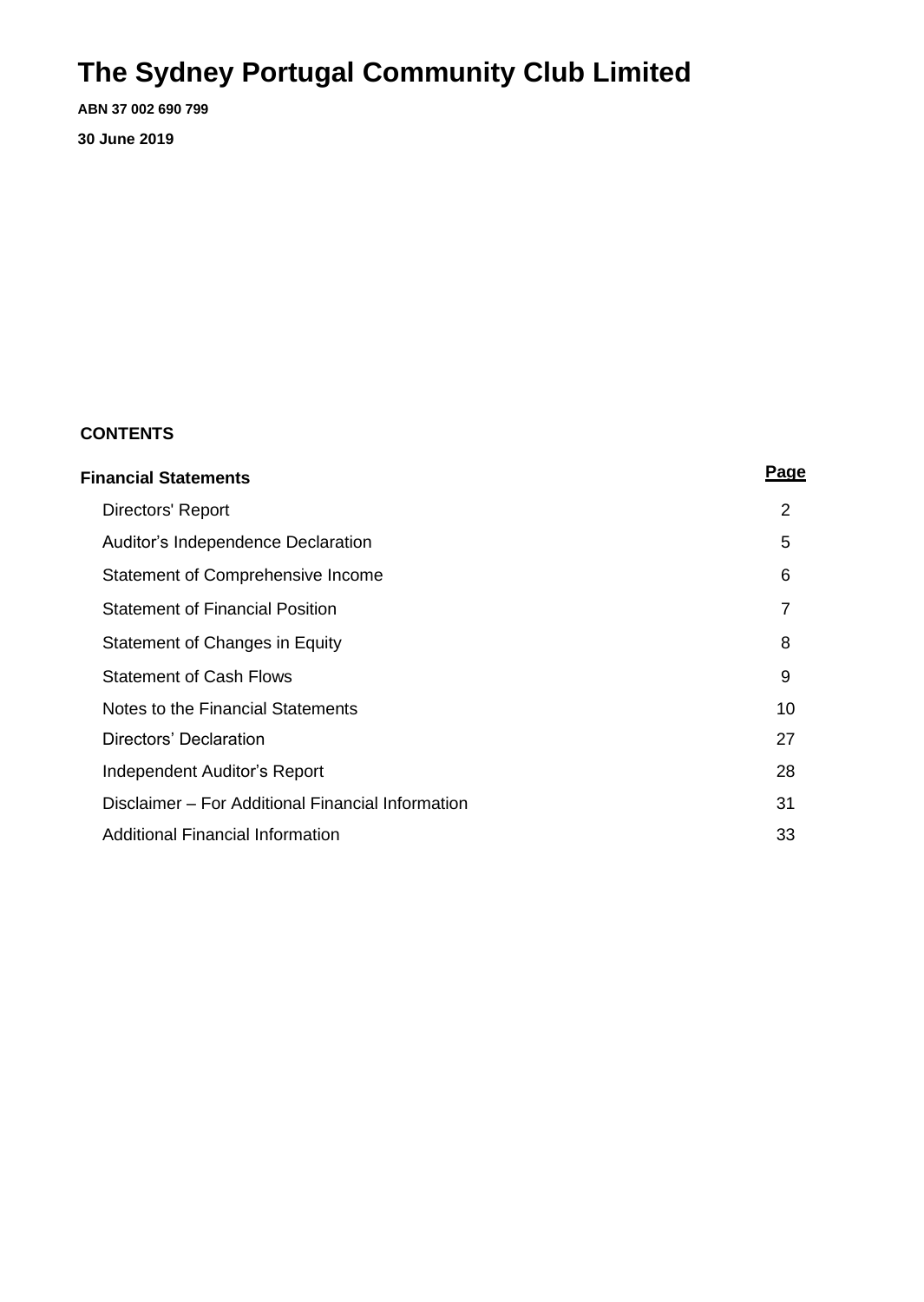**ABN 37 002 690 799**

#### **Directors' Report**

#### **30 June 2019**

The Directors present their report, together with the financial report of The Sydney Portugal Community Club Limited (the company) for the year ended 30 June 2019.

#### **Information of Directors**

The Directors of the company in office at any time during or since the end of the financial year are:

| <b>Name of Directors</b>    | Role             | <b>Commenced Position</b> | <b>Ceased Position</b> |
|-----------------------------|------------------|---------------------------|------------------------|
| Aniceto Miguel G. Vairinhos | (President)      | Appointed 07/11/2016      | Current                |
| L. Miguel Da Silva          | (Secretary)      | Appointed 06/01/2017      | Resigned on 10/07/2018 |
| Eliana De Sousa             | (Secretary)      | Appointed 16/02/2017      | Current                |
| Tony Barbosa                | (Director)       | Appointed 17/02/2017      | Current                |
| Elvis De Brito Amaro        | (Treasurer)      | Appointed 17/07/2018      | Resigned on 15/01/2020 |
| David Palma                 | (Vice President) | Appointed 27/11/2018      | Current                |
| <b>Samuel Marques</b>       | (Treasurer)      | Appointed 10/08/2017      | Resigned on 09/07/2018 |
| Luis Pereira                | (Vice President) | Appointed 09/06/2017      | Resigned on 09/07/2018 |

#### **Directors' Meeting**

The number of directors meetings of the company's Board of Directors (the Board) that each Director was eligible to attend and the number of meetings attended by each Director was:

| <b>Name of Director</b>     | Meetings Held* | <b>Meetings Attended</b> |
|-----------------------------|----------------|--------------------------|
| Aniceto Miguel G. Vairinhos | 12             | 12                       |
| Elvis Amaro                 | 12             | 10                       |
| David Palma                 | 12             | 8                        |
| Eliana De Sousa             | 12             | 12                       |
| Tony Barbosa                | 12             | 4                        |

\*Number of meetings held during the time the director held office during the year.

#### **Principal Activities and Performance**

During the year, the principal activities of the company consisted of operating as a licensed social and sporting club.

#### **Changes in state of affairs**

There have been no significant changes in the state of affairs of the company during the financial year.

#### **Operating result**

The net profit of the company for the financial year after providing for income tax amounted to \$45,242 (2018:loss of \$214,193).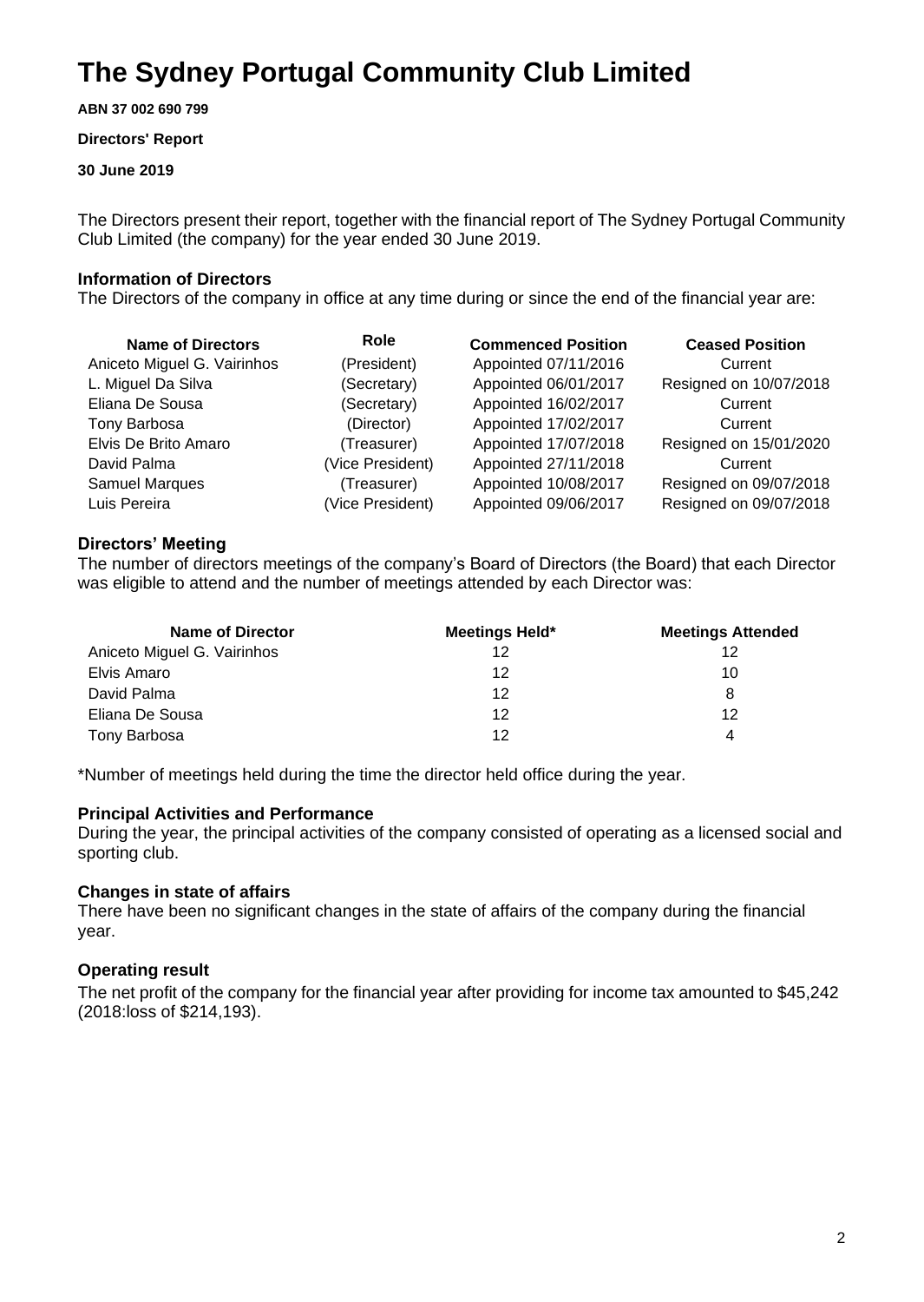**ABN 37 002 690 799**

**Directors' Report (continued)**

**30 June 2019**

#### **Objectives**

#### **Short term objectives**

- Provide well maintained amenities and facilities that meet the needs of members;
- Maintain financial viability; and
- Maintain a high level of customer service, and satisfaction.

### **Long term objectives**

- To ensure the club has a strong financial future;
- To ensure the club is a desirable entertainment venue for members and guests; and
- To develop the club as a meeting place for social cohesion for members and guests.

### **Strategy for achieving the objectives**

- Provide members with a diverse range of entertainment, activities and facilities;
- Continue to grow membership and maintain a strong financial position; and
- Promote the club as a meeting place for social cohesion by supporting local community organisations.

### **Performance measures**

The club measures its activities using financial and non-financial key performance indicators using;

- Club membership growth:
- Benchmarking key performance indicators against other clubs; and
- Comparison of actual financial performance to budgeted performance.

### **Events subsequent to balance sheet date**

An agreement has been signed on 1 September 2019 with a leading international soccer academy. The details of this agreement are sensitive and confidential nature and as such not disclosed in the financial statements.

There are no other matters or circumstances that have arisen since the end of the year that have significantly affected or may significantly affect either:

- the entity's operations in future financial years
- the results of those operations in future financial years; or
- the entity's state of affairs in future financial years.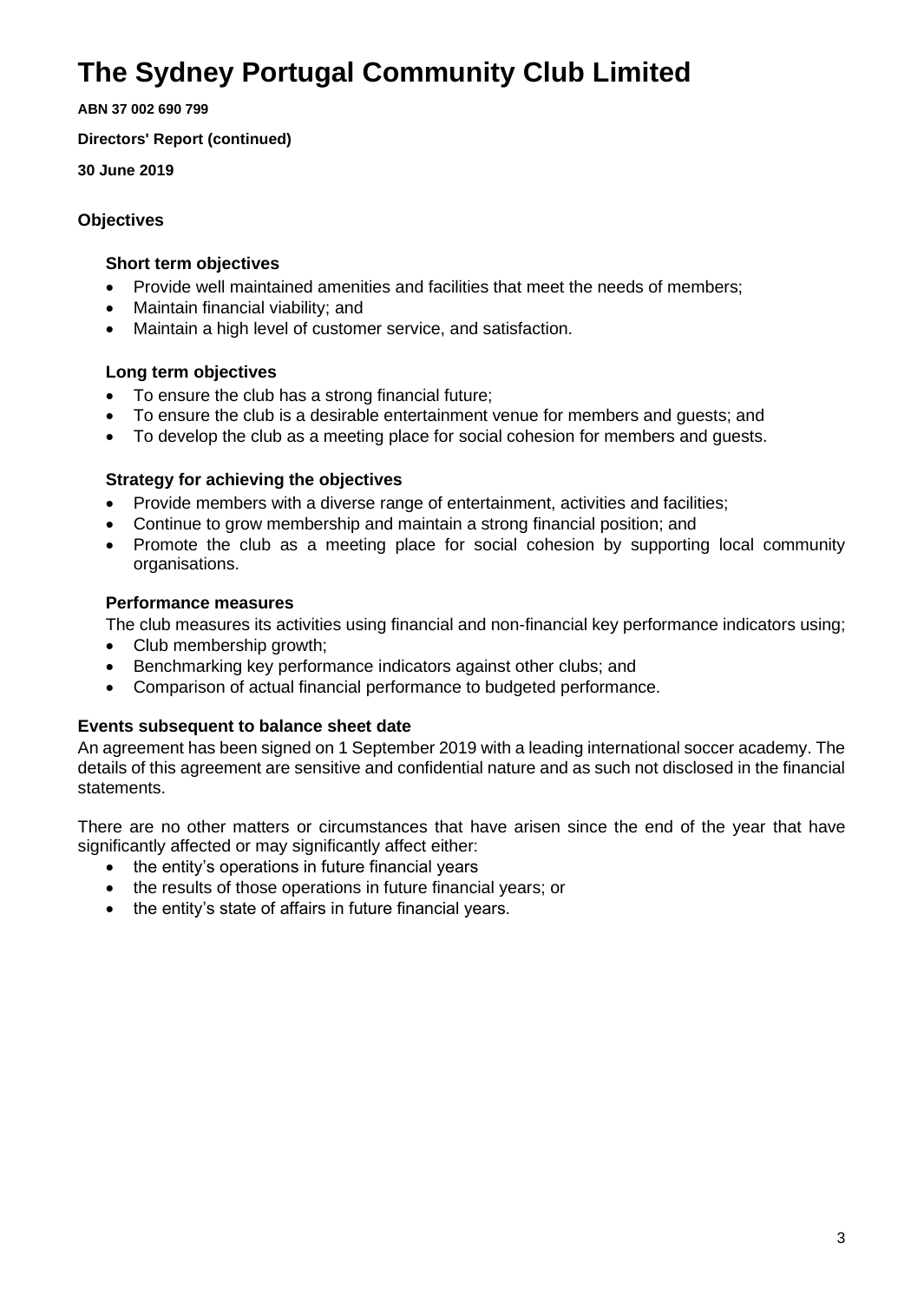**ABN 37 002 690 799 Directors' Report (continued) 30 June 2019** 

#### **Proceedings on behalf of the company**

No person has applied for leave of Court to bring proceedings on behalf of the company or intervene in any proceedings to which the company is a party for the purpose of taking responsibility on behalf of the company for all or any part of those proceedings.

The company was not a party to any such proceedings during the year.

#### **Indemnification of officers and auditors**

During the financial year, the company paid a premium in respect of a contract insuring the directors of the company (as named above), the company secretary and all executive officers of the company and any related body corporate against a liability incurred as such a director, secretary or executive officer to the extent permitted by the Corporations Act 2001. The contract of insurance prohibits disclosure of the nature of the liability and the amount of the premium.

The company has not otherwise, during or since the end of the financial year, except to the extent permitted by law, indemnified or agreed to indemnify an officer or auditor of the company or any related body corporate against a liability incurred as such an officer or auditor.

#### **Auditor's Independence Declaration**

A copy of the auditor's independence declaration as required under section 307C of the Corporations Act 2001 is set out at page 5.

Signed for and on behalf of the Board and in in accordance with a resolution in respect thereof.

**A Miguel Gouveia Vairinhos President**  Marrickville, NSW

Dated this 10th of March 2020.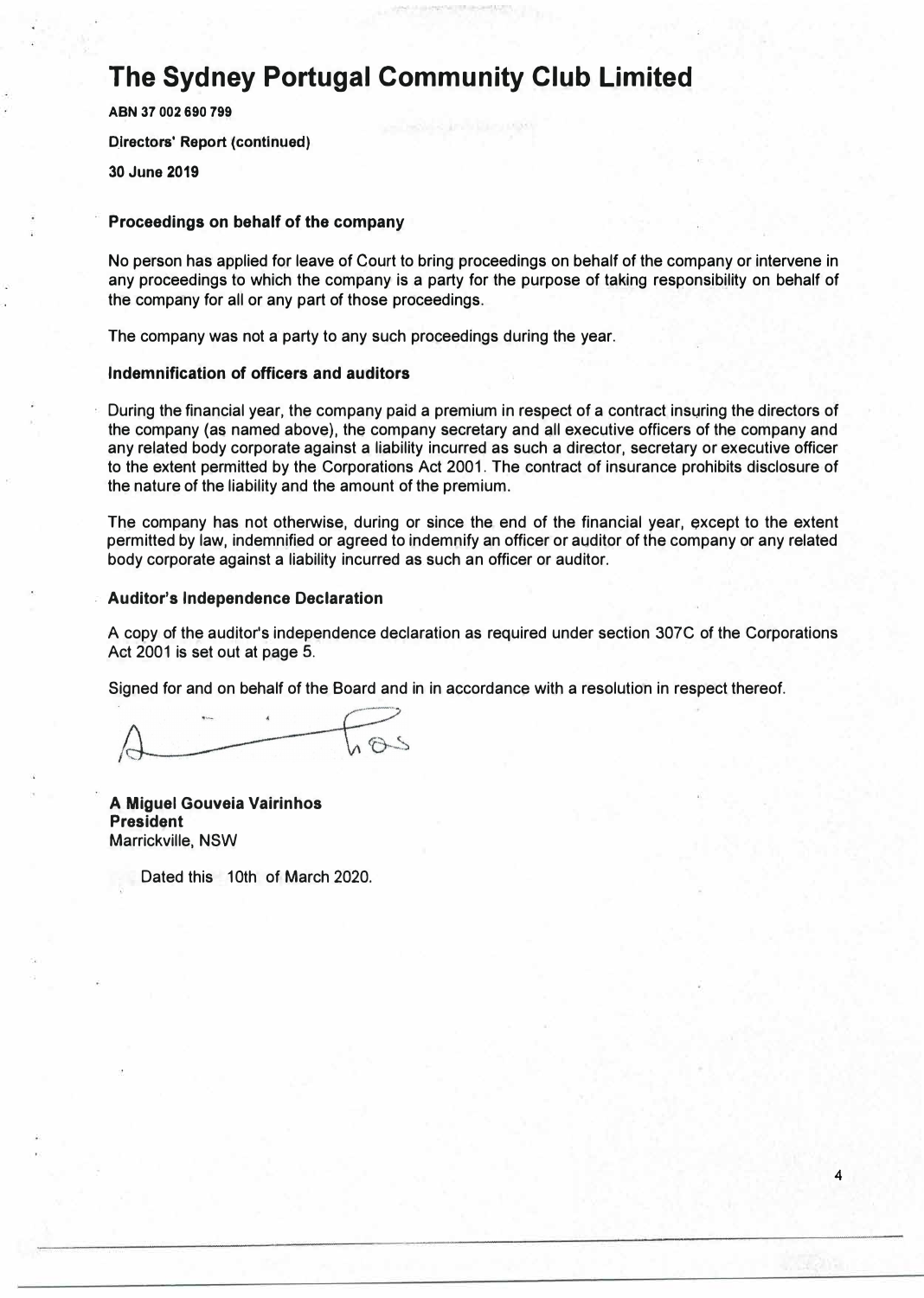

### **AUDITOR'S INDEPENDENCE DECLARATION UNDER SECTION 307C OF THE CORPORATIONS ACT 2001**

As the auditor of The Sydney Portugal Community Club Limited for the year ended 30 June 2019, I declare that, to the best of my knowledge and belief, there have been:

- No contraventions of the auditor independence requirements of the Corporations Act 2001 in relation to the audit, and
- No contraventions of any applicable code of professional conduct in relation to the audit.

Calbre Partners

**Calibre Partners Pty Limited**

 $\zeta$ . warp

**Roger Wong Director**

Dated this 10<sup>th</sup> day of March 2020.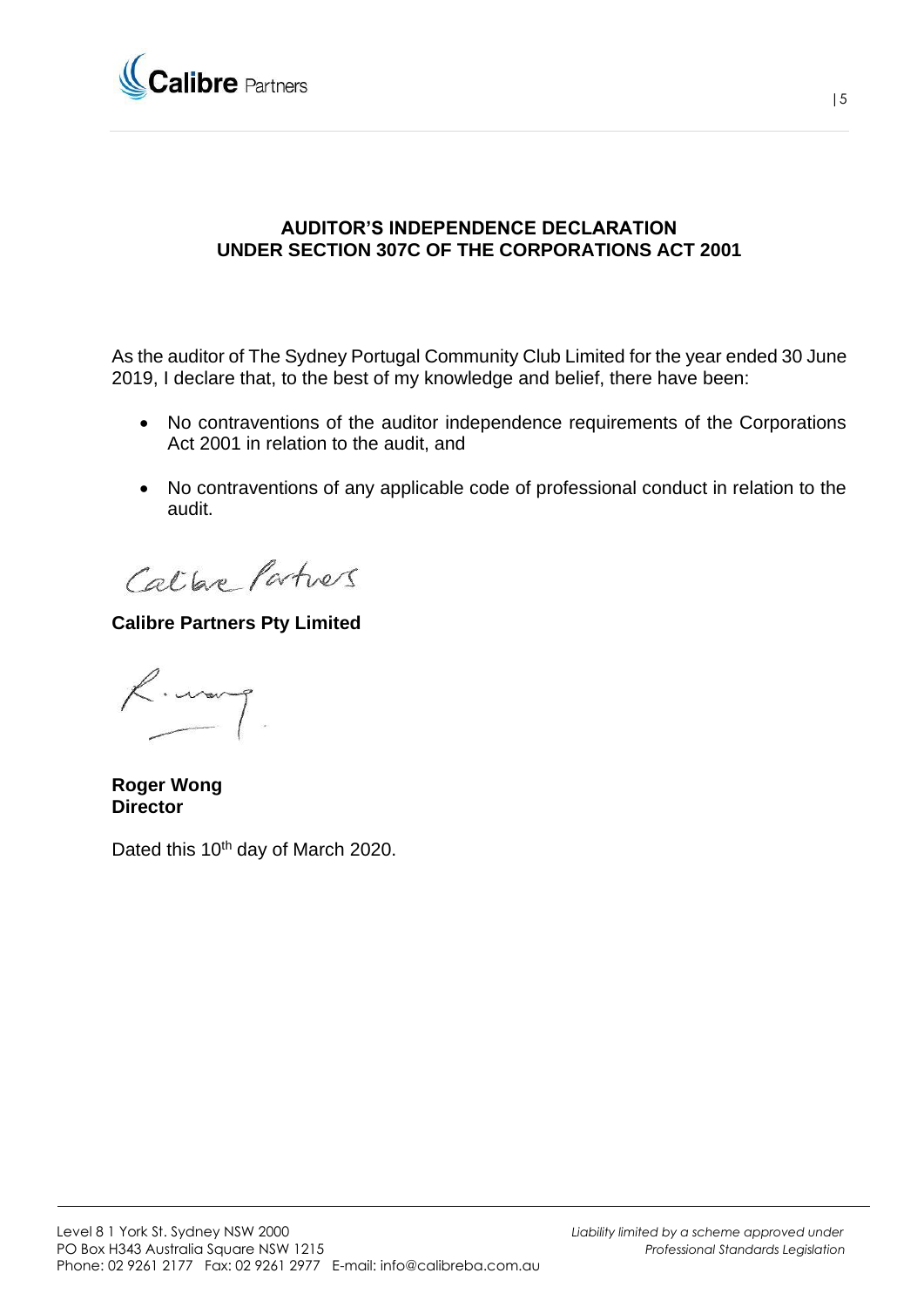**ABN 37 002 690 799**

#### **Statement of Comprehensive Income**

|                                          | <b>Note</b>    | 2019<br>S     | 2018<br>\$  |
|------------------------------------------|----------------|---------------|-------------|
| <b>Revenue</b>                           |                |               |             |
| Revenue                                  | $\mathbf{2}$   | 2,050,721     | 2,555,417   |
| Other income                             | $\overline{2}$ | 736,147       | 238,111     |
| <b>Total revenue</b>                     |                | 2,786,868     | 2,793,528   |
| <b>Expenses</b>                          |                |               |             |
| Cost of sales                            |                | (1, 271, 382) | (1,478,430) |
| Administration expenses                  |                | (85, 630)     | (77, 651)   |
| Depreciation expense                     |                | (133,095)     | (211, 133)  |
| Employee benefits expense                |                | (307, 218)    | (302, 197)  |
| Interest expense                         |                | (73, 375)     | (49, 883)   |
| Loss on disposal of non-current assets   |                |               | (1,632)     |
| Occupancy expenses                       |                | (264, 429)    | (258, 208)  |
| Soccer expenses                          |                | (410, 688)    | (372, 390)  |
| Other expenses                           |                | (195, 809)    | (256, 197)  |
| <b>Total expenses</b>                    |                | (2,741,626)   | (3,007,721) |
| Net profit (loss) before income tax      |                | 45,242        | (214, 193)  |
| Income tax expense                       | 3              |               |             |
| Net profit (loss) for the year           |                | 45,242        | (214, 193)  |
| Other comprehensive income               |                |               |             |
| Prior rounding adjustment                |                |               | 5           |
| <b>Total comprehensive income (loss)</b> |                | 45,242        | (214, 188)  |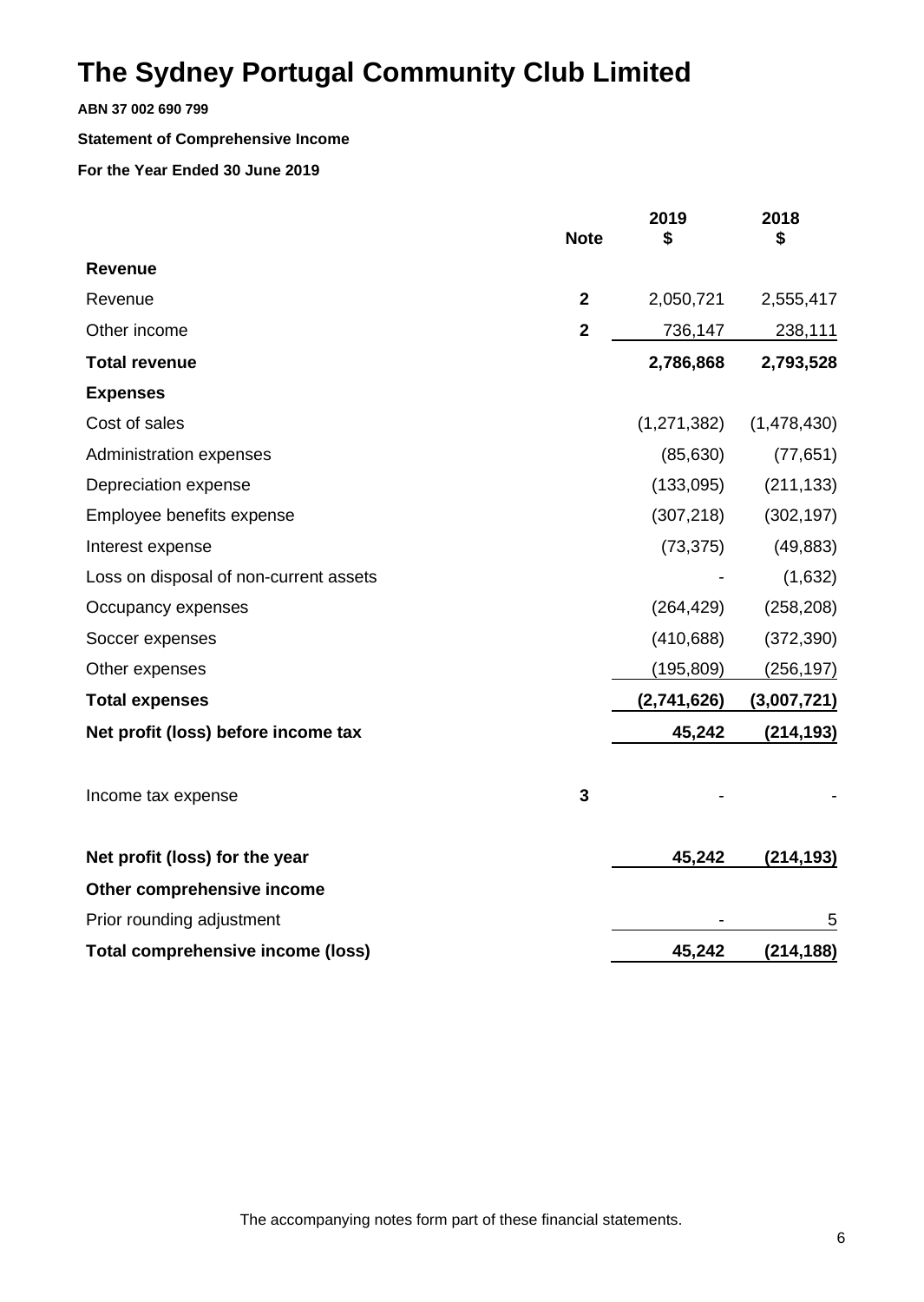**ABN 37 002 690 799**

#### **Statement of Financial Position**

**As At 30 June 2019**

|                                | <b>Note</b>             | 2019       | 2018       |
|--------------------------------|-------------------------|------------|------------|
| <b>Assets</b>                  |                         | \$         | \$         |
| <b>Current</b>                 |                         |            |            |
| Cash and cash equivalents      | 4                       | 2,668      | 198,728    |
| Trade and other receivables    | 5                       | 43,868     |            |
| Inventories                    | 6                       |            |            |
| Other assets                   | $\overline{\mathbf{r}}$ | 25,270     | 23,495     |
|                                |                         | 69,265     | 69,239     |
| <b>Current assets</b>          |                         | 141,071    | 291,462    |
| <b>Non-current</b>             |                         |            |            |
| Trade and other receivables    |                         |            |            |
| Property, plant and equipment  | 8,15                    | 11,108,708 | 9,815,950  |
| Intangible Assets              | 9                       | 2,475      | 2,475      |
| Other assets                   | $\overline{\mathbf{r}}$ | 4,600      | 4,600      |
| <b>Non-current assets</b>      |                         | 11,115,783 | 9,823,025  |
| <b>Total assets</b>            |                         | 11,256,854 | 10,114,487 |
| <b>Liabilities</b>             |                         |            |            |
| <b>Current</b>                 |                         |            |            |
| Trade and other payables       | 10                      | 186,931    | 144,933    |
| Provisions                     | 11                      | 18,368     | 16,656     |
| <b>Unearned Revenue</b>        | 13                      | 472,859    |            |
| <b>Current liabilities</b>     |                         | 678,158    | 161,589    |
| <b>Non-current</b>             |                         |            |            |
| <b>Borrowings</b>              | 12                      | 1,139,919  | 1,039,919  |
| Provisions                     | 11                      | 29,204     | 21,507     |
| <b>Unearned Revenue</b>        | 13                      | 472,859    |            |
| <b>Non-current liabilities</b> |                         | 1,641,982  | 1,061,426  |
| <b>Total liabilities</b>       |                         | 2,320,140  | 1,223,015  |
| <b>Net assets</b>              |                         | 8,936,714  | 8,891,472  |
|                                |                         |            |            |
| <b>Equity</b>                  |                         |            |            |
| Reserves                       | 14,16                   | 4,319,725  | 4,319,725  |
| Retained earnings              | 16                      | 4,616,989  | 4,571,747  |
| <b>Total equity</b>            |                         | 8,936,714  | 8,891,472  |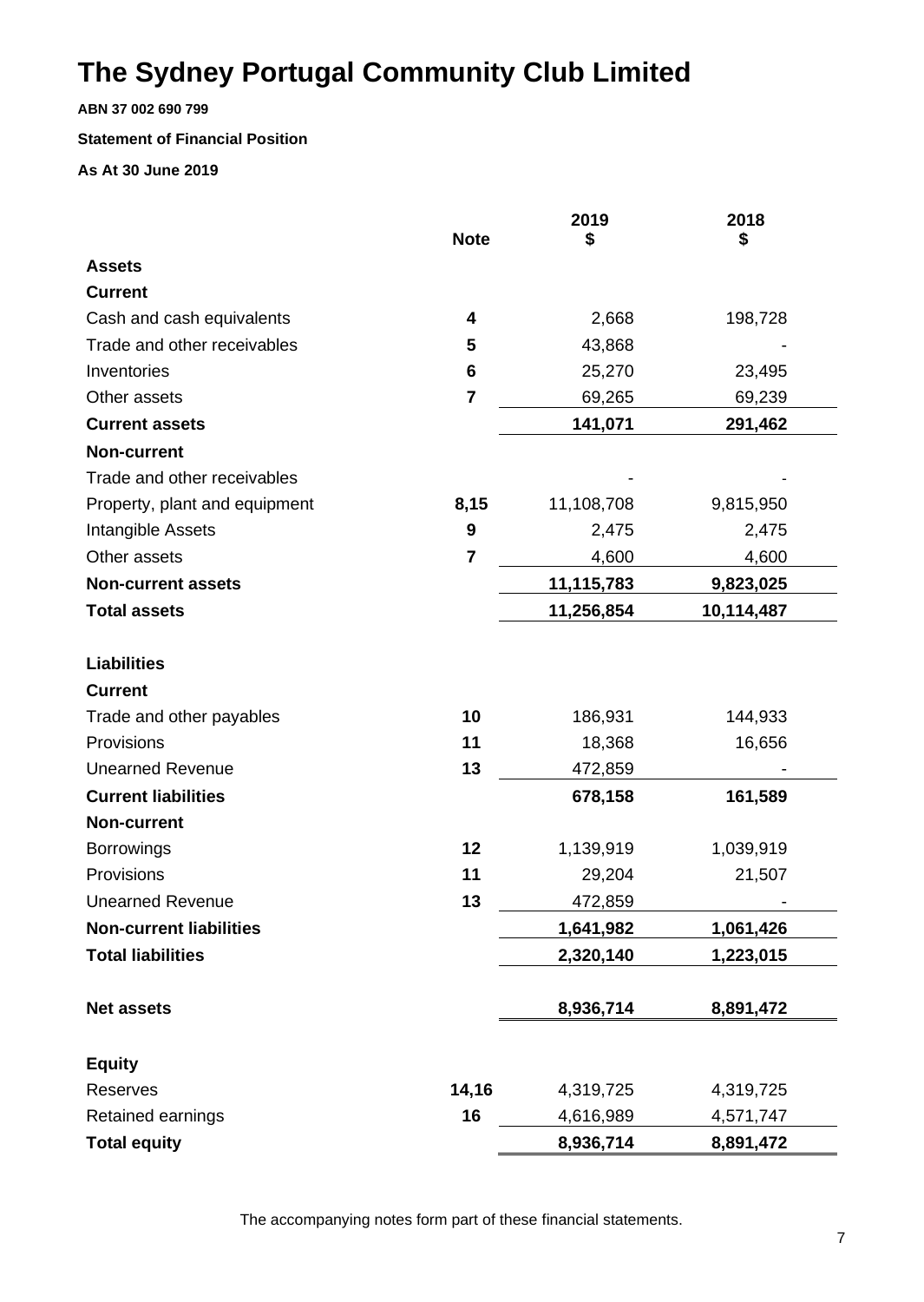**ABN 37 002 690 799**

### **Statement of Changes in Equity**

|                                                | <b>Note</b> | <b>Asset</b><br><b>Revaluation</b><br><b>Reserve</b> | <b>Retained</b><br><b>Earnings</b> | <b>Total Equity</b> |
|------------------------------------------------|-------------|------------------------------------------------------|------------------------------------|---------------------|
| Restated balance at 1 July 2017                |             | 4,319,725                                            | 4,785,935                          | 9,105,660           |
| Loss for the year                              |             |                                                      | (214, 193)                         | (214, 193)          |
| Other comprehensive income/(loss) for the year |             |                                                      |                                    |                     |
| Rounding error                                 |             |                                                      | 5                                  | 5                   |
| Restated balance at 30 June 2018               | 16          | 4,319,725                                            | 4,571,747                          | 8,891,472           |
| <b>Restated balance at 1 July 2018</b>         |             | 4,319,725                                            | 4,571,747                          | 8,891,472           |
| Profit for the year                            |             |                                                      | 45,242                             | 45,242              |
| Other comprehensive income/(loss) for the year |             |                                                      |                                    |                     |
| Restated balance at 30 June 2019               | 16          | 4,319,725                                            | 4,616,989                          | 8,936,714           |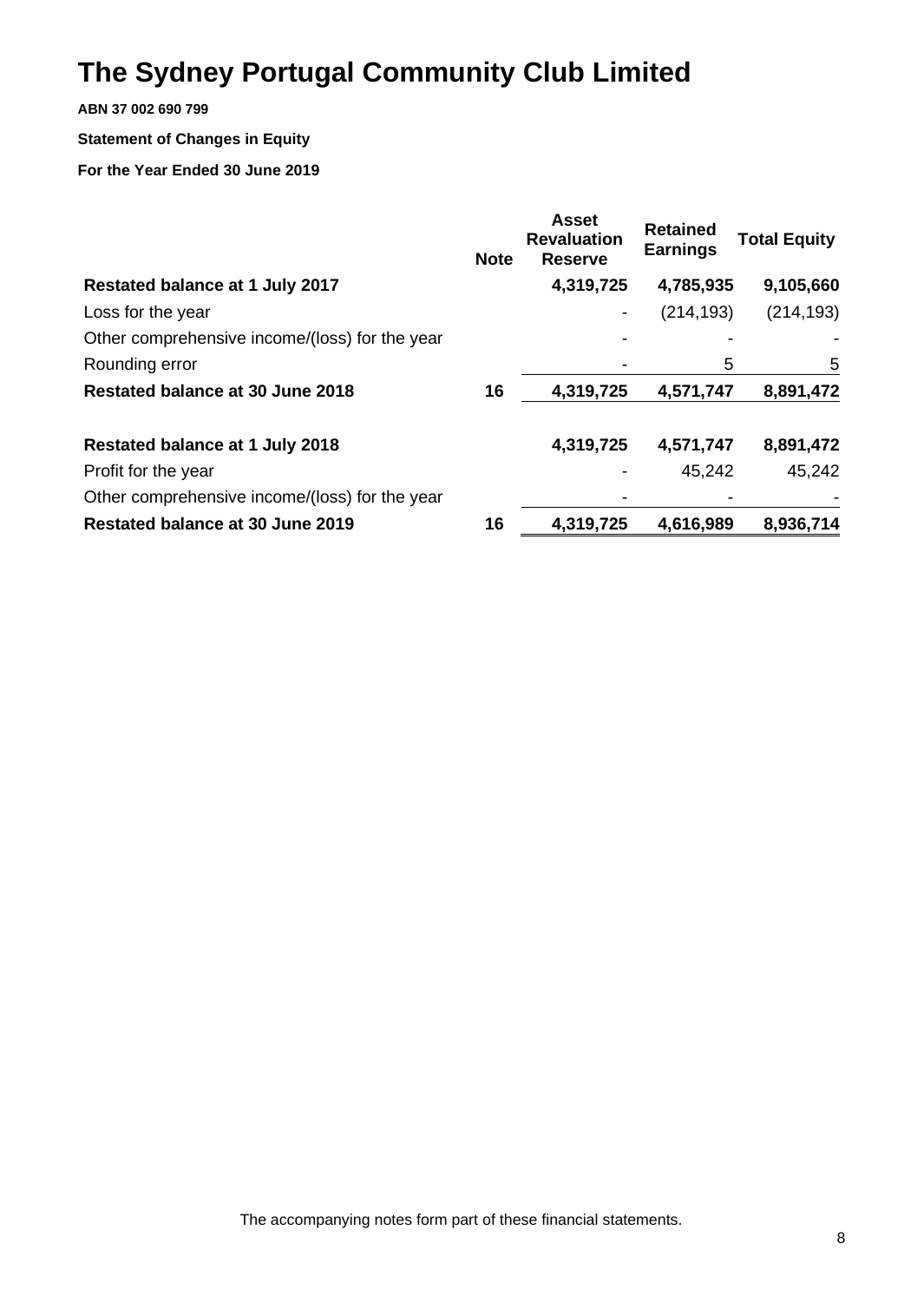**ABN 37 002 690 799**

#### **Statement of Cash Flows**

|                                                     | <b>Note</b> | 2019<br>\$  | 2018<br>\$  |
|-----------------------------------------------------|-------------|-------------|-------------|
| <b>Cash from operating activities</b>               |             |             |             |
| Receipts from customers                             |             | 1,976,866   | 2,825,983   |
| Payments to suppliers and employees                 |             | (1,719,832) | (2,708,501) |
| Interest received                                   |             | 416         | 452         |
| Interest paid                                       |             | (73, 375)   | (68, 685)   |
| Net cash inflow from operating activities           | 14          | 184,075     | 49,249      |
| <b>Cash flows from investing activities</b>         |             |             |             |
| Purchase of property, plant and equipment           |             | (1,425,853) | (17, 912)   |
| Proceeds from related party loan                    |             |             |             |
| <b>Unearned Revenue</b>                             |             | 945,718     |             |
| Net cash inflow (outflow) from investing activities |             | (480, 135)  | (17, 912)   |
| <b>Cash flows from financing activities</b>         |             |             |             |
| Proceeds from borrowings                            |             | 100,000     | 80,000      |
| Repayments of borrowings                            |             |             |             |
| Net cash inflow (outflow) from financing activities |             | 100,000     | 80,000      |
| Net increase (decrease) in cash held                |             | (196,060)   | 111,337     |
| Cash at beginning of the financial year             |             | 198,728     | 87,391      |
| Cash at the end of the financial year               | 4           | 2,668       | 198,728     |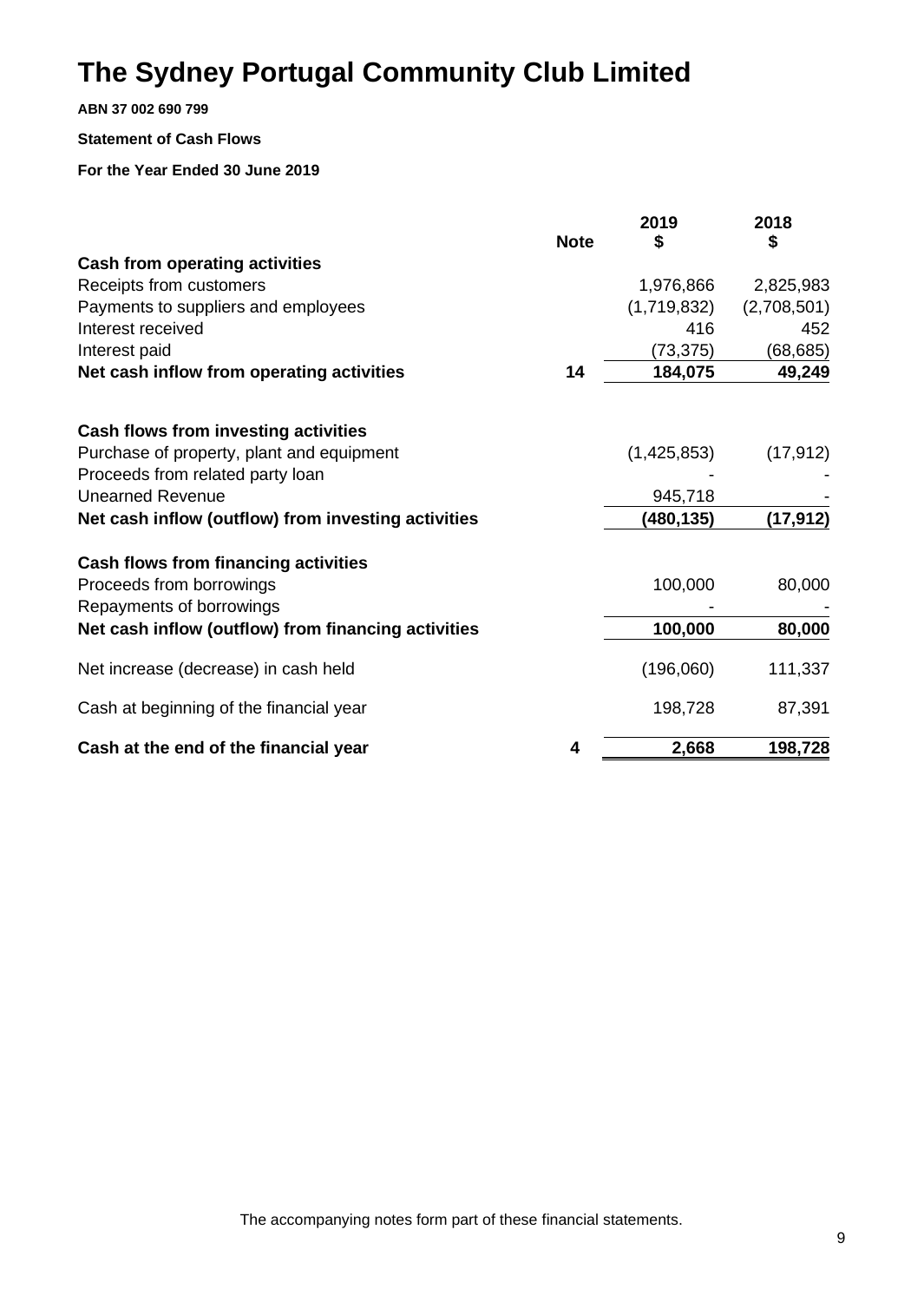**ABN 37 002 690 799**

**Notes to the Financial Statements**

#### **For the Year Ended 30 June 2019**

**1 Statement of Significant Accounting Policies**

#### **General Information and Statement of Compliance**

The financial report has been prepared as a Tier 2 general purpose financial report which has been prepared in accordance with Australian Accounting Standards – Requirements and Interpretations issued by the Australian Accounting Standards Board Australian Accounting Interpretations, other authoritative pronouncements of the Australian Accounting Standards Board and the Corporations Act 2001.

The financial report covers The Sydney Portugal Community Club Limited ("the company") as an individual entity. The Sydney Portugal Community Club Limited is a Company limited by guarantee, incorporated and domiciled in Australia.

Principal place of business of The Sydney Portugal Community Club Limited is 100 Marrickville Road, Marrickville NSW 2204.

The financial statements were authorised for issue by the directors on 10 March 2020.

The following is a summary of the material accounting policies adopted by the company in the preparation of the financial report. The accounting policies have been consistently applied, unless otherwise stated.

#### **Reporting Basis and Conventions**

This financial report has been prepared on an accruals basis and is based on historical costs modified by the revaluation of selected non-current assets, financial assets and financial liabilities for which the fair value basis of accounting has been applied.

#### **Adoption of new and revised Accounting Standards**

In the current year, the company has adopted all of the new and revised Standards and interpretations issued by the Australian Accounting Standards Board (the AASB) that are relevant to its operations and effective for the current annual reporting period. There has been no material impact of these changes on the company's accounting policies.

#### *New and revised Australian Accounting Standards in issue but not yet effective*

At the date of authorisation of the financial statements, the company has not applied the following new and revised Australian Accounting Standards, Interpretations and amendments that have been issued but are not yet effective:

#### **Standard/amendment Effective for annual reporting periods beginning on or after**

AASB 1058 Income of 1 January 2019

Not-for-Profit Entities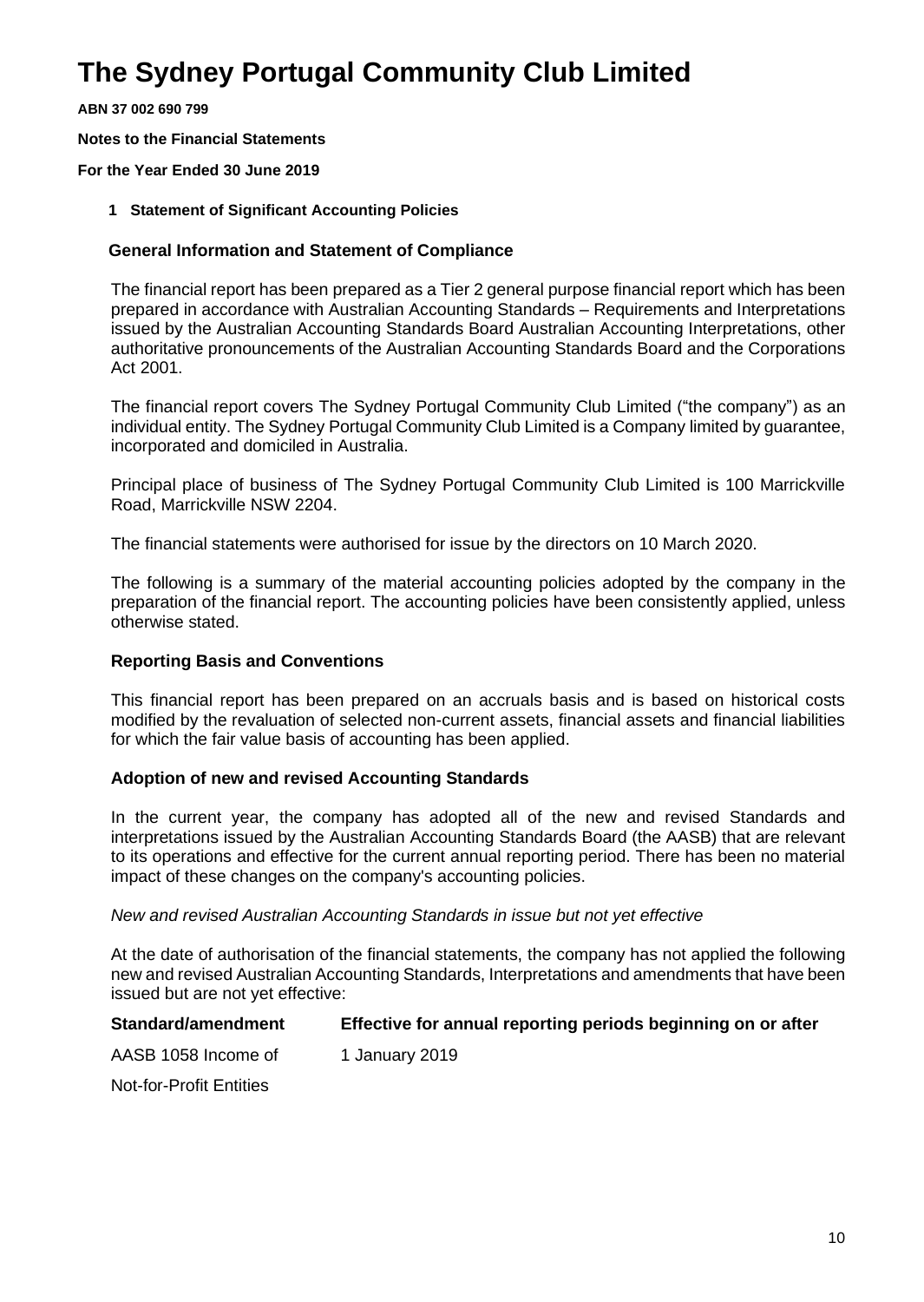**ABN 37 002 690 799**

**Notes to the Financial Statements**

#### **For the Year Ended 30 June 2019**

**1 Statement of Significant Accounting Policies (continued)**

#### **AASB 1058 Income of Not-for-Profit Entities**

AASB 1058 clarifies and simplifies the income recognition requirements that apply to not-for-profit (NFP) entities. These Standards supersede the NFP income recognition requirements previously in AASB 1004 Contributions (with the exception of certain matters relating to public sector NFP entities) and the related Interpretations when they become effective.

The timing of income recognition depends on whether such a transaction gives rise to a liability or their performance obligation (a promise to transfer a good or service), or a contribution by owners, related to an asset (such as cash or another asset) received by an entity.

#### **Key requirements of AASB 1058**

This Standard applies when a NFP entity receives volunteer services or enters into other transactions where the consideration to acquire an asset is significantly less than the fair value of the asset principally to enable the entity to further its objectives. In the latter case, the entity recognises and measures the asset at fair value in accordance with the applicable Australian Accounting Standard (e.g. AASB 116 Property, Plant and Equipment).

Upon initial recognition of the asset, this Standard requires the entity to consider whether any other financial statement elements (called 'related amounts') should be recognised, such as:

- (a) contributions by owners;
- (b) revenue, or a contract liability arising from a contract with a customer;
- (c) a lease liability;
- (d) a financial instrument; or
- (e) a provision.

These related amounts are accounted for in accordance with the applicable Australian Accounting Standard.

The Standard also prescribes specific accounting requirements for a transaction which is a transfer of a financial asset to enable an entity to acquire or construct a recognisable non-financial asset to be controlled by the entity (i.e. an in-substance acquisition of a non-financial asset) and volunteer services.

Entities can choose to apply this Standard retrospectively (which requires restatement of comparatives with certain practical expedients allowed) or to use a modified approach (where comparatives are not restated but the cumulative effect of initial application will be adjusted through opening retained earnings on the date of initial application).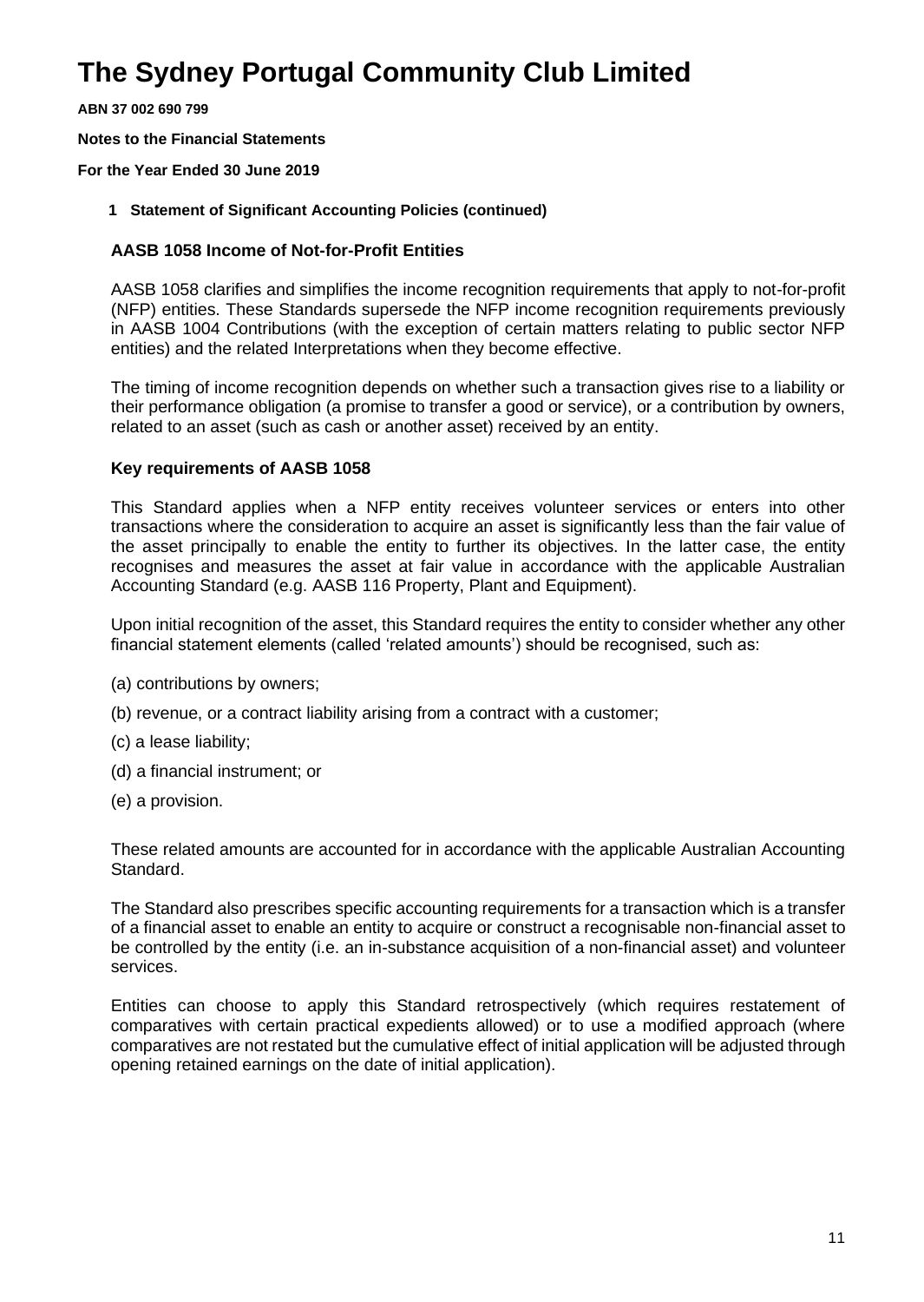**ABN 37 002 690 799**

**Notes to the Financial Statements**

**For the Year Ended 30 June 2019**

**1 Statement of Significant Accounting Policies (continued)**

### **Consequential amendments to other Standards and Interpretations**

The issuance of AASB 1058 also results in consequential amendments to other Standards and Interpretations, as set out below:

- AASB 1 First-time Adoption of Australian Accounting Standards
- AASB 16 Leases
- AASB 101 Presentation of Financial Statements
- AASB 116 Property, Plant and Equipment
- AASB 117 Leases
- AASB 1004 Contributions
- AASB 1049 Whole of Government and General Government Sector Financial Reporting
- AASB 1057 Application of Australian Accounting Standards
- Interpretation 1038 Contributions by Owners Made to Wholly-Owned Public Sector Entities

Among the amendments listed above, the key amendments to note are the:

- new lessee accounting requirements for leases at significantly below-market terms and conditions (commonly known as 'peppercorn leases') principally to enable the lessee to further its objectives (as amended in AASB 16 and AASB 117). This requires the lessee to recognise the leased asset / right-of-use asset at fair value per AASB 13, the lease liability per AASB 117 / AASB 16 and the residual as income at the inception of the lease; and
- removal of all income recognition requirements for private sector NFP entities and majority of income recognition requirements for public sector NFP entities in AASB 1004, as these requirements are now replaced by the requirements of AASB 1058.

The directors do not anticipate that the application of these standards will have a material impact on the financial position and financial performance of the company.

### **Summary of Accounting Policies**

#### **(a) Revenue Recognition**

Revenue is recognised when the amount of the revenue can be measured reliably, it is probable that economic benefits associated with the transaction will flow to the company and specific criteria relating to the type of revenue as noted below, has been satisfied.

Revenue is measured at the fair value of the consideration received or receivable and is presented net of returns, discounts and rebates.

#### Sale of Goods

Sale of goods are recognised at the point of sale, which is where the customer has taken delivery of the goods, the risks and rewards are transferred to the customer and there is a valid sales contract. Amounts disclosed as revenue are net of sales returns and trade discounts.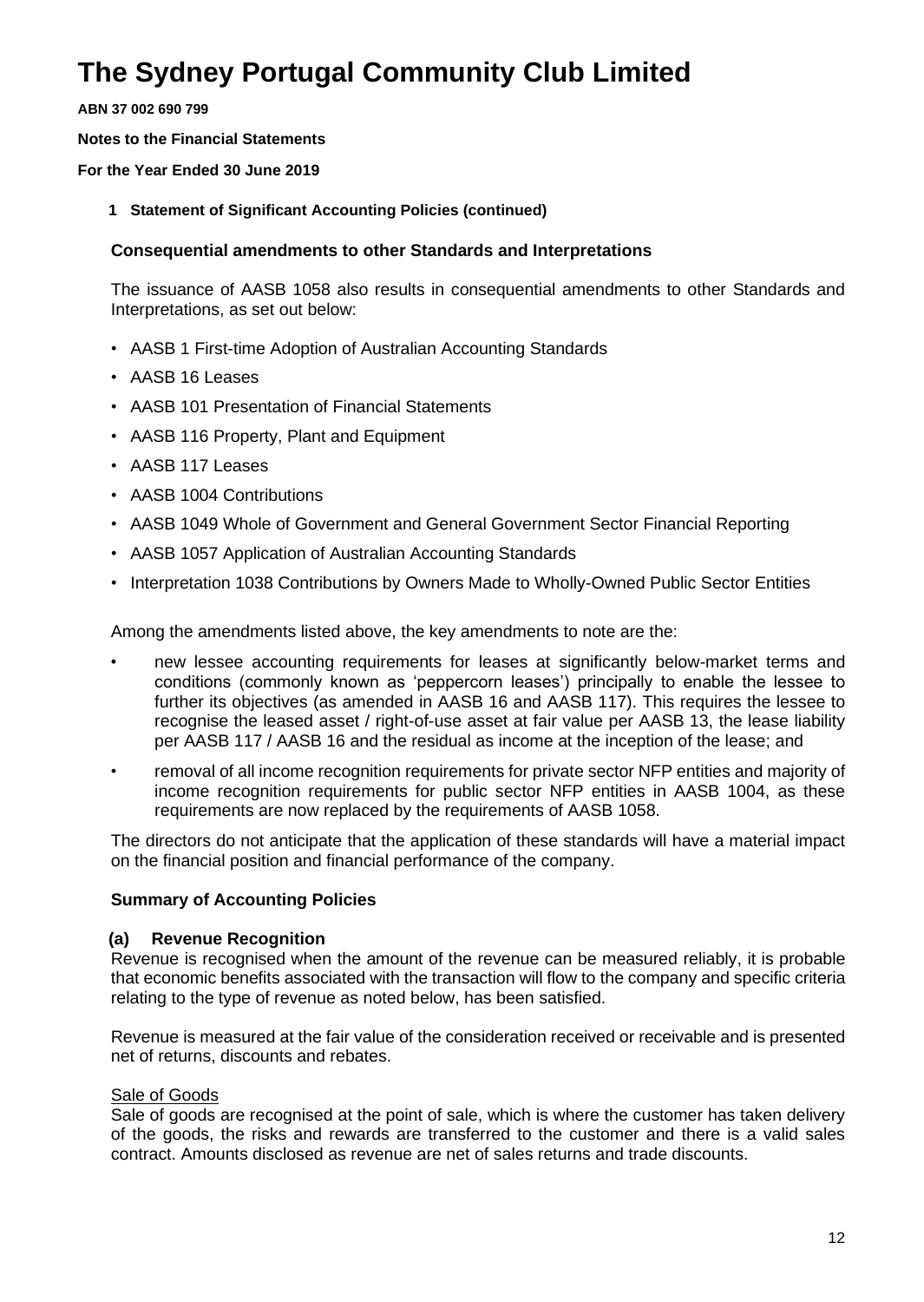**ABN 37 002 690 799**

**Notes to the Financial Statements**

**For the Year Ended 30 June 2019**

**1 Statement of Significant Accounting Policies (continued)**

#### **Summary of Accounting Policies (continued)**

#### **(a) Revenue Recognition (continued)**

Poker Machines

Poker machine revenue is recognised net of payouts.

#### Membership

Membership revenue is recognised in the year in which it relates.

#### **(b) Operating expenses**

Operating expenses are recognised in profit or loss upon utilisation of the service or at the date of their origin.

#### **(c) Income taxes**

The income tax expense or benefit for the period, is the tax payable on that period's taxable income based on the applicable income tax rate, adjusted by changes in deferred tax assets and liabilities attributable to temporary differences, unused tax losses and the adjustment recognised for prior periods, where applicable.

Deferred tax assets and liabilities are recognised for temporary differences at the tax rates expected to apply when the assets are recovered or liabilities settled, based on those tax rates that are enacted or substantively enacted.

Deferred tax assets are recognised for deductible temporary differences and unused tax losses only if it is probable that future taxable amounts will be available to utilise those temporary differences and losses.

The carrying amount of recognised and derecognised deferred tax assets are reviewed each reporting date. Deferred tax assets recognised are reduced to the extent that it is no longer probable that future taxable profits will be available for the carrying amount to be recovered. Previously unrecognised deferred tax assets are recognised to the extent that it is probable that there are future taxable profits available to recover the asset.

Deferred tax assets and liabilities are offset only where there is a legally enforceable right to offset current tax assets against current tax liabilities and deferred tax assets against deferred tax liabilities; and they relate to the same tax authority on either the same taxable entity or different taxable entity's which intend to settle the claim simultaneously.

#### Mutuality principle

The company calculates its income in accordance with the mutuality principle, which excludes from income, any amounts of subscriptions and contributions from members, and payments received from members, for particular services provided by the club or association, e.g. poker machines, bar and dining room service, in the case of social clubs. The Commissioner of Taxation accepts this method of calculating income as appropriate for recognised clubs and associations.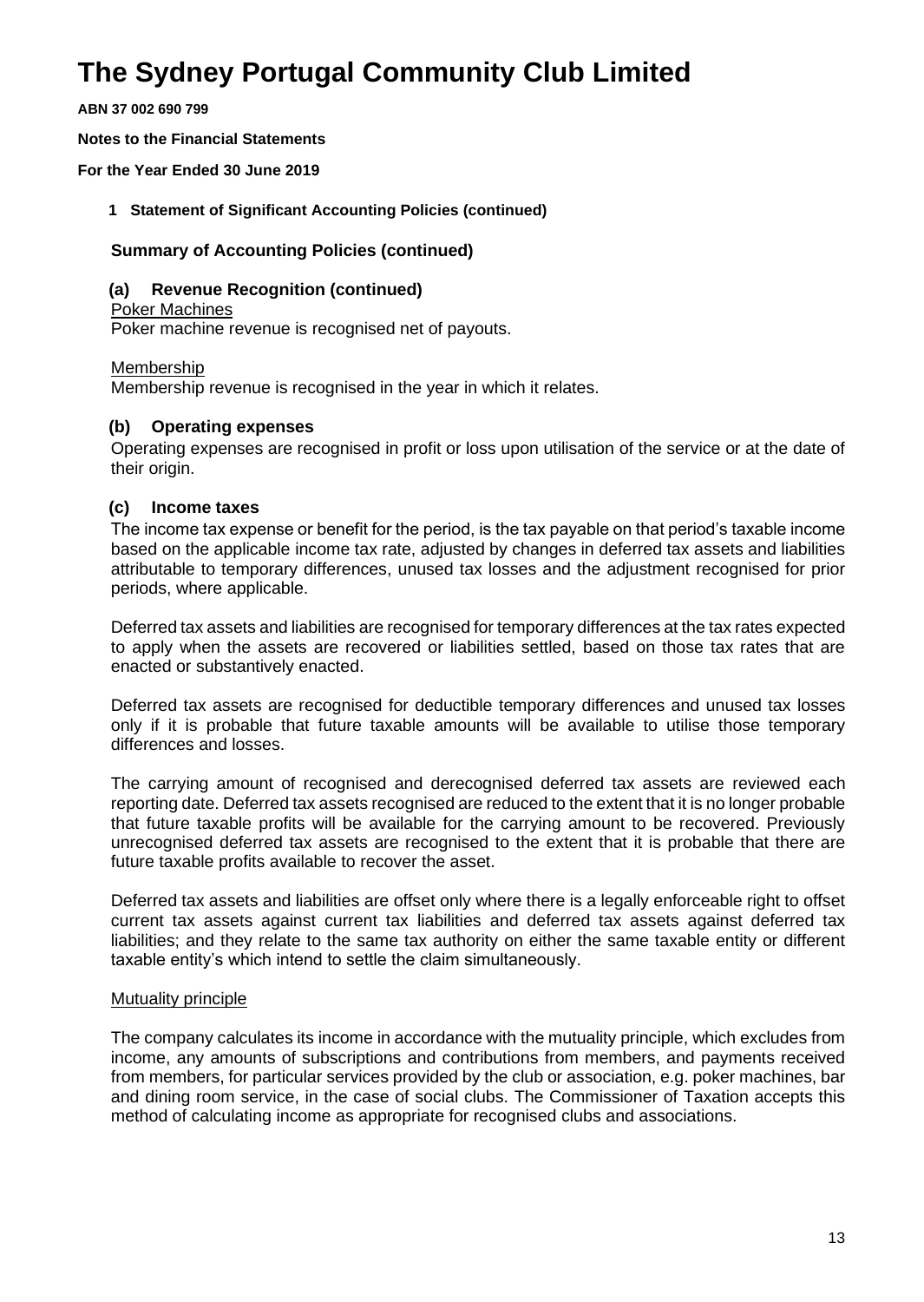**ABN 37 002 690 799**

**Notes to the Financial Statements**

**For the Year Ended 30 June 2019**

#### **1 Statement of Significant Accounting Policies (continued)**

#### **Summary of Accounting Policies (continued)**

#### **(c) Income taxes (continued)**

Amendments to the Income Tax Assessment Act 1997 ensure social clubs continue not to be taxed on receipts from contributions and payments received from members.

#### **(d) Cash and cash equivalents**

Cash and cash equivalents comprises cash on hand, demand deposits and short-term investments which are readily convertible to known amounts of cash and which are subject to an insignificant risk of change in value.

#### **(e) Trade and other receivables**

Trade receivables are initially recognised at fair value and subsequently measured at amortised cost using the effective interest method, less any provision for impairment. Trade receivables are generally due for settlement within 30 days.

#### **(f) Inventories**

Inventories are measured at the lower of cost and net realisable value. Cost of inventory is determined using the first-in-first-out basis and is net of any rebates and discounts received. Net realisable value is estimated using the most reliable evidence available at the reporting date and inventory is written down through an obsolescence provision if necessary.

### **(g) Property, plant and equipment**

Each class of property, plant and equipment is carried at cost or fair value less, where applicable, any accumulated depreciation and impairment.

#### Land and buildings at cost

Land and buildings at cost are measured using the cost model.

#### Land and buildings at fair value

Land is shown at fair value, less subsequent depreciation and impairment of buildings. The valuations are undertaken more frequently if there is a material change in fair value relative to the carrying amount. Any accumulated depreciation at the date of valuation is eliminated against the gross carrying amount of the asset and the net amount is restated to the revalued amount of the asset. Increases in the carrying amounts arising on valuation of land and buildings are credited in other comprehensive income through to the revaluation surplus reserve in equity. Any revaluation decrements are initially taken up in other comprehensive income through to the revaluation surplus reserve to the extent of any previous revaluation surplus of the same asset. Thereafter decrements are taken to the profit and loss.

#### Plant and equipment

Plant and equipment is stated at historical cost less accumulated depreciation and impairment. Historical cost includes expenditure that is directly attributable to the acquisition of the items.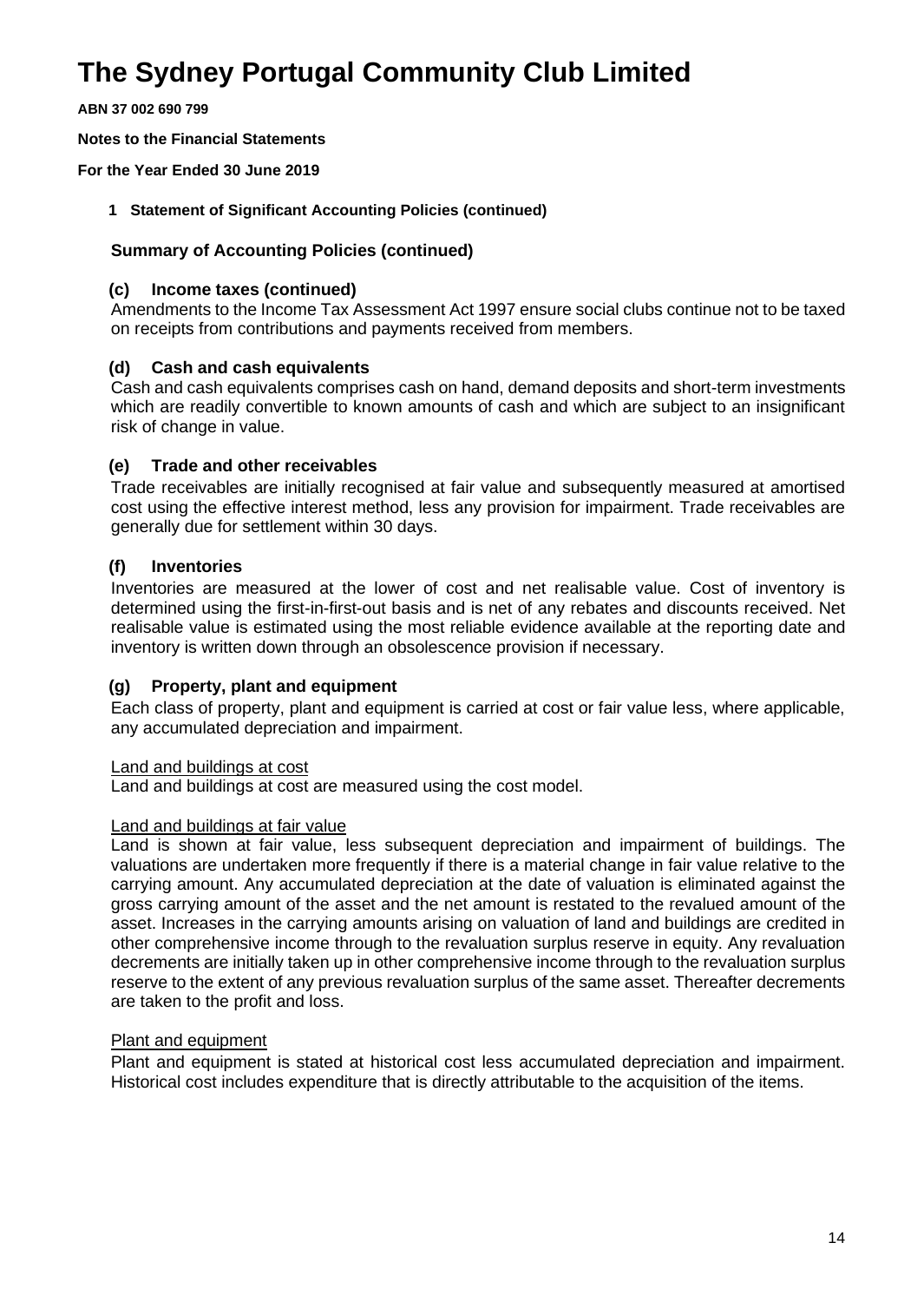**ABN 37 002 690 799**

**Notes to the Financial Statements**

**For the Year Ended 30 June 2019**

**1 Statement of Significant Accounting Policies (continued)**

#### **Summary of Accounting Policies (continued)**

#### **(g) Property, plant and equipment (continued)**

**Depreciation** 

Property, plant and equipment, excluding freehold land, is depreciated over the assets useful life to the company, commencing when the asset is ready for use.

The depreciation rates used for each class of depreciable asset are shown below.

| <b>Fixed asset class</b>   | <b>Depreciation rate</b> |
|----------------------------|--------------------------|
| <b>Buildings</b>           | 2.5% straight line       |
| <b>Plant and Equipment</b> | 10-20% diminishing value |

Any revisions are accounted for prospectively as a change in estimate.

#### **(h) Impairment of non-financial assets**

At the end of each reporting period the company determines whether there is an evidence of an impairment indicator for non-financial assets.

Where an indicator exists and regardless for indefinite life intangible assets and intangible assets not yet available for use, the recoverable amount of the asset is estimated.

Where assets do not operate independently of other assets, the recoverable amount of the relevant cash generating unit (CGU) is estimated.

The recoverable amount of an asset or CGU is the higher of the fair value less costs of disposal and the value in use. Value in use is the present value of the future cash flows expected to be derived from an asset or cash generating unit.

Where the recoverable amount is less than the carrying amount, an impairment loss is recognised in profit or loss.

Reversal indicators are considered in subsequent periods for all assets which have suffered an impairment loss.

#### **(i) Financial instruments**

Financial instruments are recognised initially using trade date accounting, i.e. on the date that the company becomes party to the contractual provisions of the instrument.

On initial recognition, all financial instruments are measured at fair value plus transaction costs (except for instruments measured at fair value through profit or loss where transaction costs are expensed as incurred).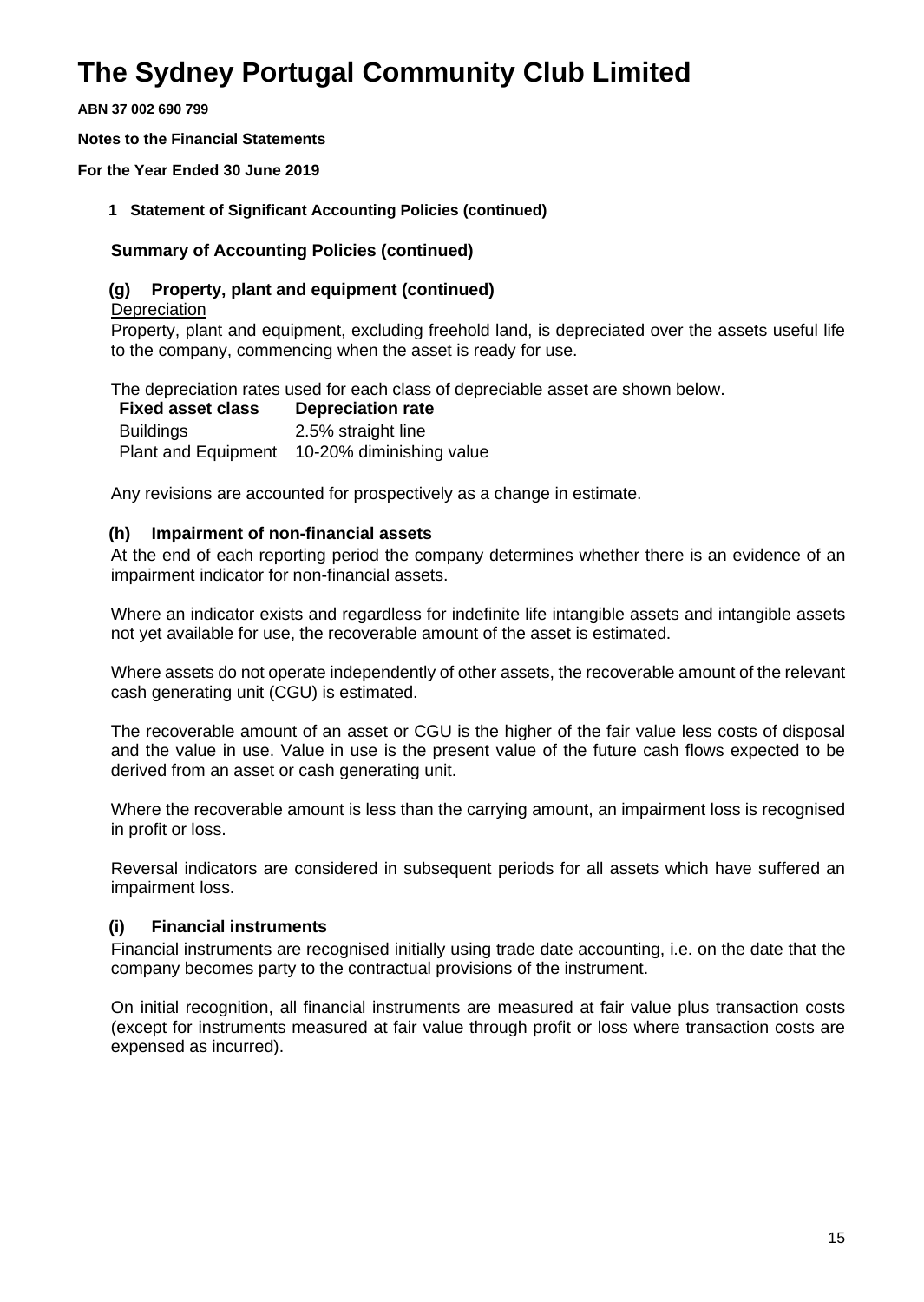**ABN 37 002 690 799**

**Notes to the Financial Statements**

**For the Year Ended 30 June 2019**

**1 Statement of Significant Accounting Policies (continued)**

#### **Summary of Accounting Policies (continued)**

#### **(i) Financial instruments (continued)**

#### Financial Assets

Financial assets are divided into the following categories which are described in detail below:

- loans and receivables:
- financial assets at fair value through profit or loss;

Financial assets are assigned to the different categories on initial recognition, depending on the characteristics of the instrument and its purpose. A financial instrument's category is relevant to the way it is measured and whether any resulting income and expenses are recognised in profit or loss or in other comprehensive income.

All income and expenses relating to financial assets are recognised in the statement of profit or loss and other comprehensive income in the 'finance income' or 'finance costs' line item respectively.

#### Loans and receivables

Loans and receivables are non-derivative financial assets with fixed or determinable payments that are not quoted in an active market. They arise principally through the provision of goods and services to customers but also incorporate other types of contractual monetary assets.

After initial recognition these are measured at amortised cost using the effective interest method, less provision for impairment. Any change in their value is recognised in profit or loss.

The company's trade and other receivables fall into this category of financial instruments.

Significant receivables are considered for impairment on an individual asset basis when they are past due at the reporting date or when objective evidence is received that a specific counterparty will default.

The amount of the impairment is the difference between the net carrying amount and the present value of the future expected cash flows associated with the impaired receivable.

In some circumstances, the company renegotiates repayment terms with customers which may lead to changes in the timing of the payments, the company does not necessarily consider the balance to be impaired, however assessment is made on a case-by-case basis.

#### Financial liabilities

Financial liabilities are classified as either financial liabilities 'at fair value through profit or loss' or other financial liabilities depending on the purpose for which the liability was acquired.

The entity's financial liabilities include borrowings, trade and other payables (including finance lease liabilities), which are measured at amortised cost using the effective interest rate method.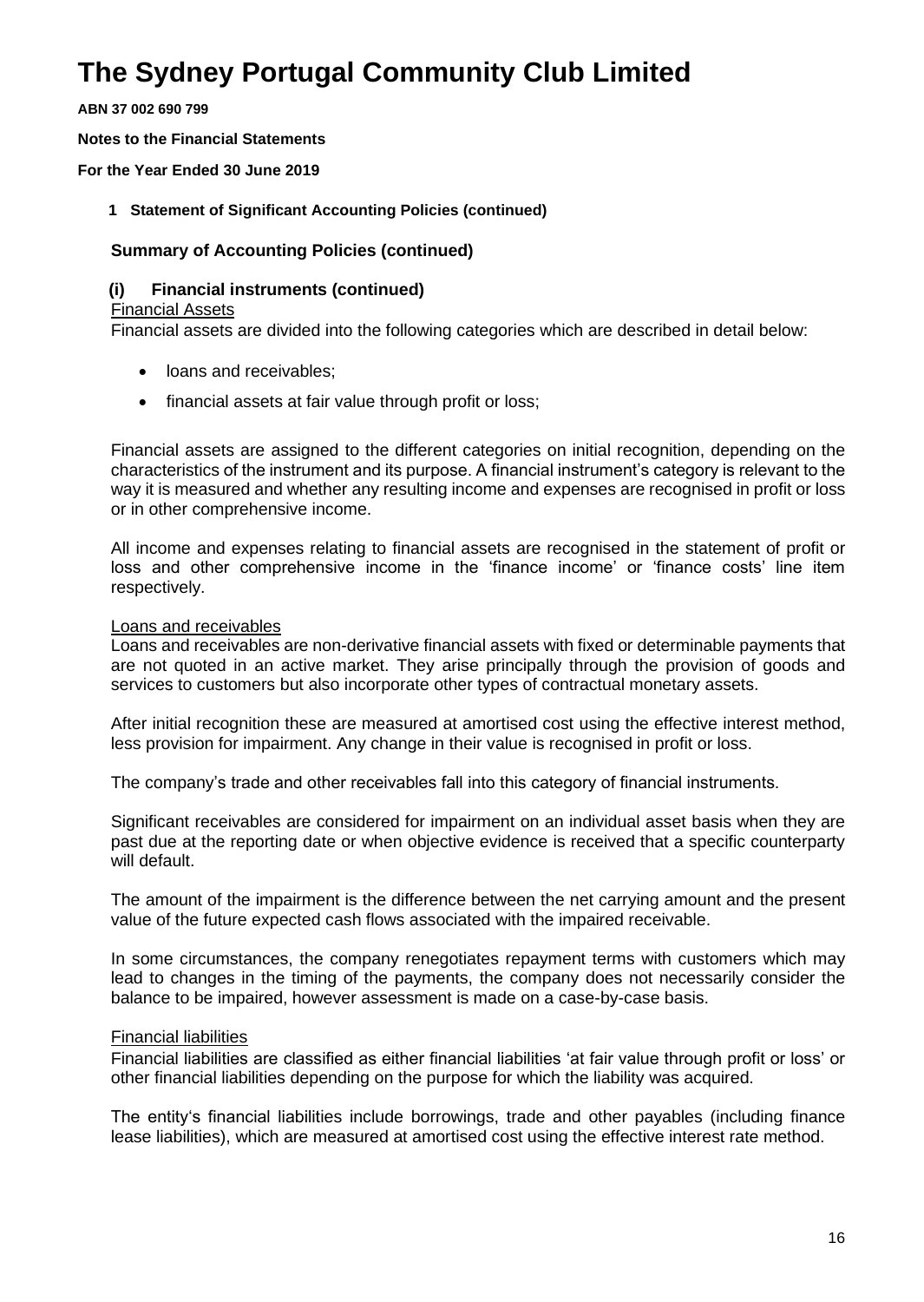**ABN 37 002 690 799**

**Notes to the Financial Statements**

**For the Year Ended 30 June 2019**

**1 Statement of Significant Accounting Policies (continued)**

#### **Summary of Accounting Policies (continued)**

#### **(i) Financial instruments (continued)**

Impairment of financial assets

At the end of the reporting period the company assesses whether there is any objective evidence that a financial asset or group of financial assets is impaired.

#### Financial assets at amortised cost

If there is objective evidence that an impairment loss on financial assets carried at amortised cost has been incurred, the amount of the loss is measured as the difference between the asset's carrying amount and the present value of the estimated future cash flows discounted at the financial assets original effective interest rate.

Impairment on loans and receivables is reduced through the use of an allowance accounts, all other impairment losses on financial assets at amortised cost are taken directly to the asset.

Subsequent recoveries of amounts previously written off are credited against other expenses in profit or loss.

#### **(j) Trade and other payables**

These amounts represent liabilities for goods and services provided to the company prior to the end of the financial year and which are unpaid. Due to the short-term nature they are measured at amortised cost and are not discounted. The amounts are unsecured and are not usually paid within 30 days of recognition.

#### **(k) Borrowing costs**

Borrowing costs that are directly attributable to the acquisition, construction or production of a qualifying asset are capitalised as part of the cost of that asset.

All other borrowing costs are recognised as an expense in the period in which they are incurred.

#### **(l) Goods and services tax (GST)**

Revenue, expenses and assets are recognised net of the amount of goods and services tax (GST), except where the amount of GST incurred is not recoverable from the Australian Taxation Office (ATO).

Receivables and payable are stated inclusive of GST.

The net amount of GST recoverable from, or payable to, the ATO is included as part of receivables or payables in the statement of financial position.

Cash flows in the statement of cash flows are included on a gross basis and the GST component of cash flows arising from investing and financing activities which is recoverable from, or payable to, the taxation authority is classified as operating cash flows.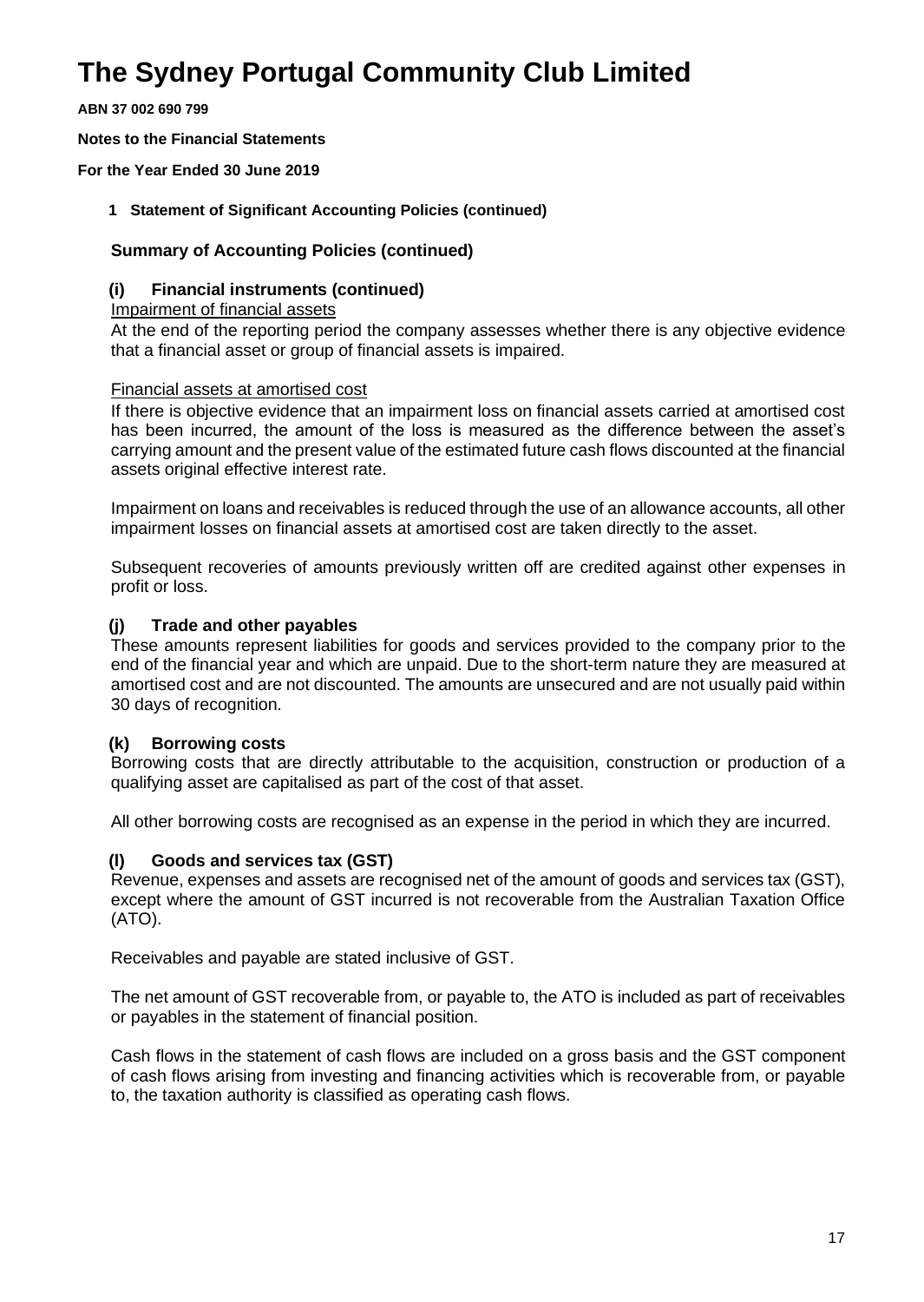**ABN 37 002 690 799**

**Notes to the Financial Statements**

**For the Year Ended 30 June 2019**

**1 Statement of Significant Accounting Policies (continued)**

#### **Summary of Accounting Policies (continued)**

#### **(m) Employee benefits**

Provision is made for company's liability for employee benefits arising from services rendered by employees to the end of the reporting period. Employee benefits that are expected to be wholly settled within one year have been measured at the amounts expected to be paid when the liability is settled.

Employee benefits expected to be settled more than one year after the end of the reporting period have been measured at the present value of the estimated future cash outflows to be made for those benefits. In determining the liability, consideration is given to employee wage increases and the probability that the employee may satisfy vesting requirements. Changes in the measurement of the liability are recognised in profit or loss.

### **(n) Reserves**

Components of equity include the following:

• revaluation reserve – comprises gains and losses from the revaluation of land and buildings (see Note 14)

Retained earnings include all current and prior period retained profits.

#### **(o) Significant management judgement in applying accounting policies**

When preparing the financial statements, management undertakes a number of judgements, estimates and assumptions about the recognition and measurement of assets, liabilities, income and expenses.

#### Estimation uncertainty

Information about estimates and assumptions that have the most significant effect on recognition and measurement of assets, liabilities, income and expenses is provided below. Actual results may be substantially different.

#### Impairment

In assessing impairment, management estimates the recoverable amount of each asset or cashgenerating units, based on expected future cash flows and uses an interest rate to discount them.

Estimation uncertainty relates to assumptions about future operating results and the determination of a suitable discount rate.

#### Inventories

Management estimates the net realisable values of inventories, taking into account the most reliable evidence available at each reporting date. The future realisation of these inventories may be affected by future technology or other market-driven changes that may reduce future selling prices.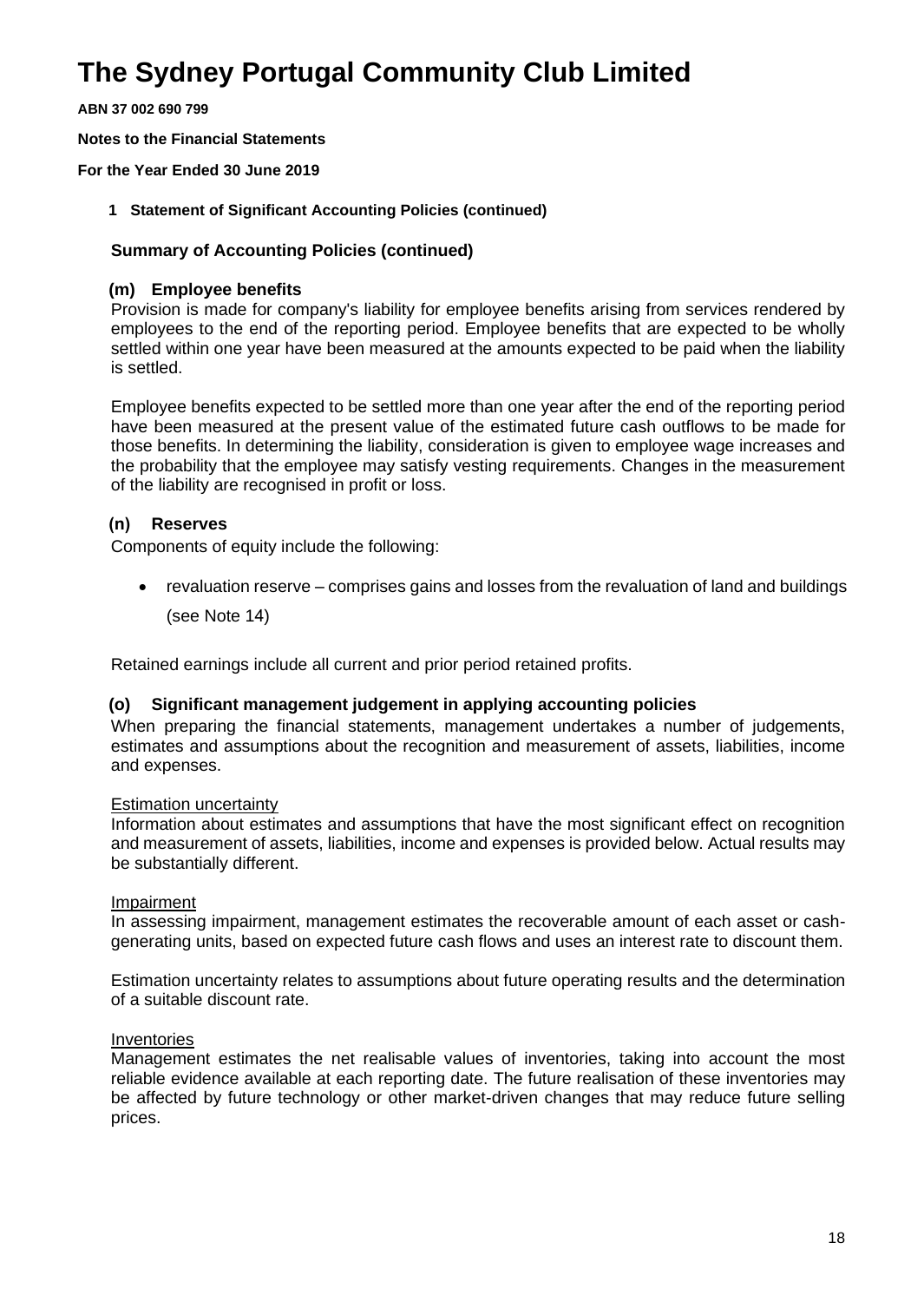**ABN 37 002 690 799**

**Notes to the Financial Statements**

**For the Year Ended 30 June 2019**

**1 Statement of Significant Accounting Policies (continued)** 

#### **Summary of Accounting Policies (continued)**

#### **(o) Significant management judgement in applying accounting policies (continued)**

#### Useful lives of depreciable assets

Management reviews its estimate of the useful lives of depreciable assets at each reporting date, based on the expected utility of the assets. Uncertainties in these estimates relate to technical obsolescence that may change the utility of certain software and IT equipment.

#### Fair value of financial instruments

The company has certain financial assets and liabilities which are measured at fair value. Where fair value has not able to be determined based on quoted price, a valuation model has been used. The inputs to these models are observable, where possible, however these techniques involve significant estimates and therefore fair value of the instruments could be affected by changes in these assumptions and inputs.

#### Long service leave

The liability for long service leave is recognised and measured at the present value of the estimated cash flows to be made in respect of all employees at the reporting date. In determining the present value of the liability, estimates of attrition rates and pay increases through promotion and inflation have been taken into account.

### **(p) Going concern**

At 30 June 2019, the company has a cash balance of \$2,668 and net asset position of \$8,936,714. The directors believe that the company has sufficient funding for:

- available facilities with financial institution
- future operating cash inflows from activities
- active management cash outflows.

On the above basis, it is the opinion of the Board of Directors that the company will be able to continue as a going concern and that. Therefore, this basis of preparation is appropriate.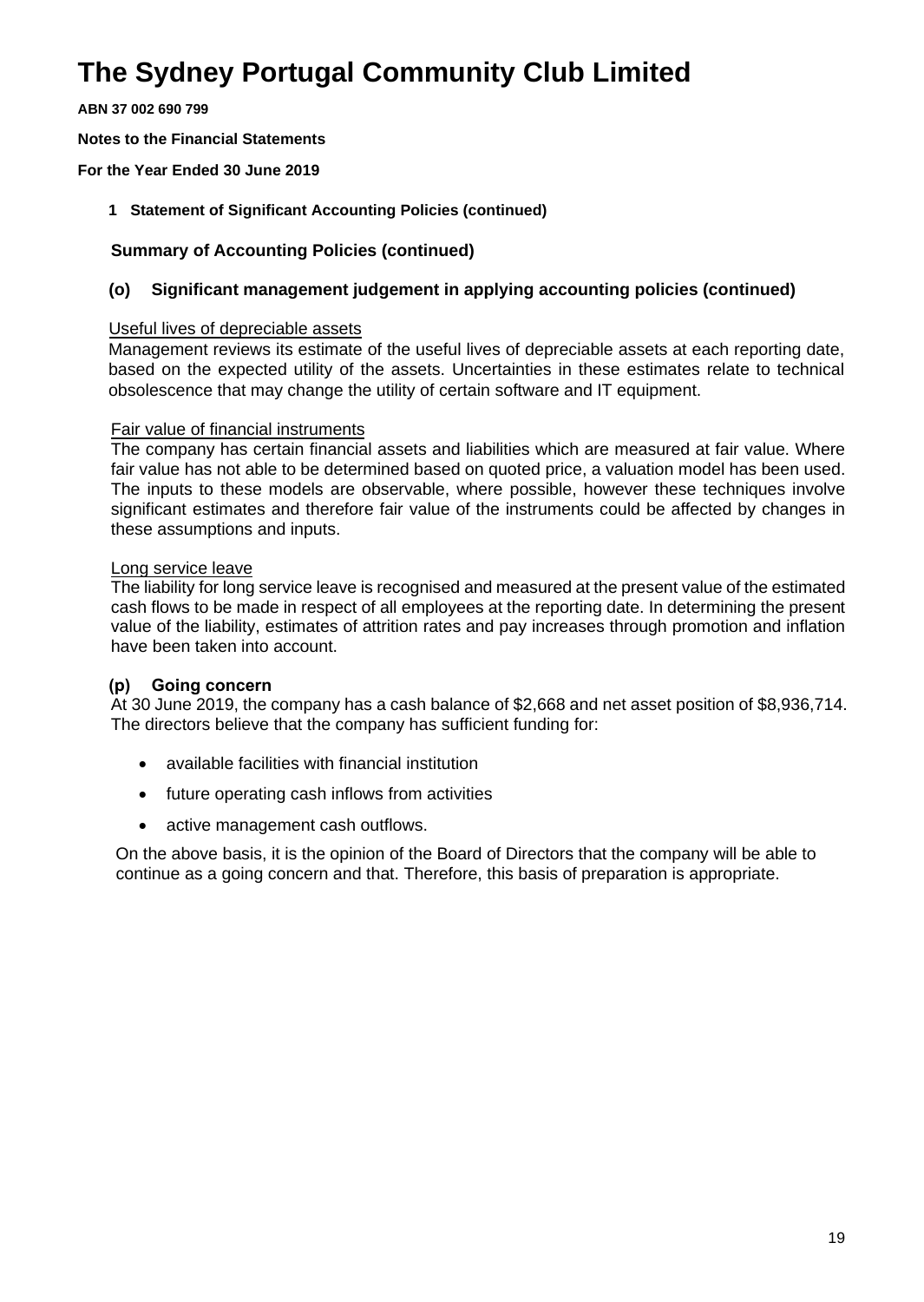#### **ABN 37 002 690 799**

#### **Notes to the Financial Statements**

|    |                                                                               | 2018<br>\$ | 2018<br>\$ |
|----|-------------------------------------------------------------------------------|------------|------------|
|    | 2 Revenue                                                                     |            |            |
|    | Revenue from rendering service                                                |            |            |
|    | Bingo, raffle and ticket sales                                                | 67,200     | 97,648     |
|    | Food and beverage sales                                                       | 601,298    | 798,530    |
|    | Government GST rebate                                                         | 17,180     | 17,180     |
|    | Player registration fees                                                      | 191,204    | 266,003    |
|    | Poker machine income                                                          | 1,135,487  | 1,346,688  |
|    | Sponsorships                                                                  | 38,352     | 29,368     |
|    |                                                                               | 2,050,721  | 2,555,417  |
|    | Other income                                                                  |            |            |
|    | Interest income                                                               | 416        | 453        |
|    | Member subscriptions                                                          | 714        | 6,865      |
|    | Rental income                                                                 | 591,993    | 133,157    |
|    | Other income                                                                  | 143,024    | 97,636     |
|    |                                                                               | 736,147    | 238,111    |
| 3. | Income tax expense                                                            |            |            |
|    | Numerical reconciliation of income tax expense to prima facie tax<br>payable: |            |            |
|    | Profit (loss) before income tax expense                                       | 45,242     | (214, 193) |
|    | Tax at the Australian tax rate of 27.5 % (2018: 27.5%)                        | 12,441     | (58, 903)  |
|    | Deferred tax asset relating to current year not brought to account            |            | 58,903     |
|    | Deferred tax liability relating to current year not brought to account        | (12, 441)  |            |
|    |                                                                               |            |            |
|    | 4 Cash and cash equivalents                                                   |            |            |
|    | Cash on hand                                                                  | 1,772      | 5,566      |
|    | Cash at bank                                                                  | 896        | 193,162    |
|    |                                                                               | 2,668      | 198,728    |
| 5. | Trade and other receivables                                                   |            |            |
|    | <b>Current</b>                                                                |            |            |
|    | Trade receivables                                                             | 18,150     |            |
|    | Other receivables                                                             | 19,122     |            |
|    | Receivables - Kikoff                                                          | 79,623     | 73,027     |
|    | Less: Allowance for doubtful debts                                            | (73, 027)  | (73, 027)  |
|    |                                                                               | 43,868     |            |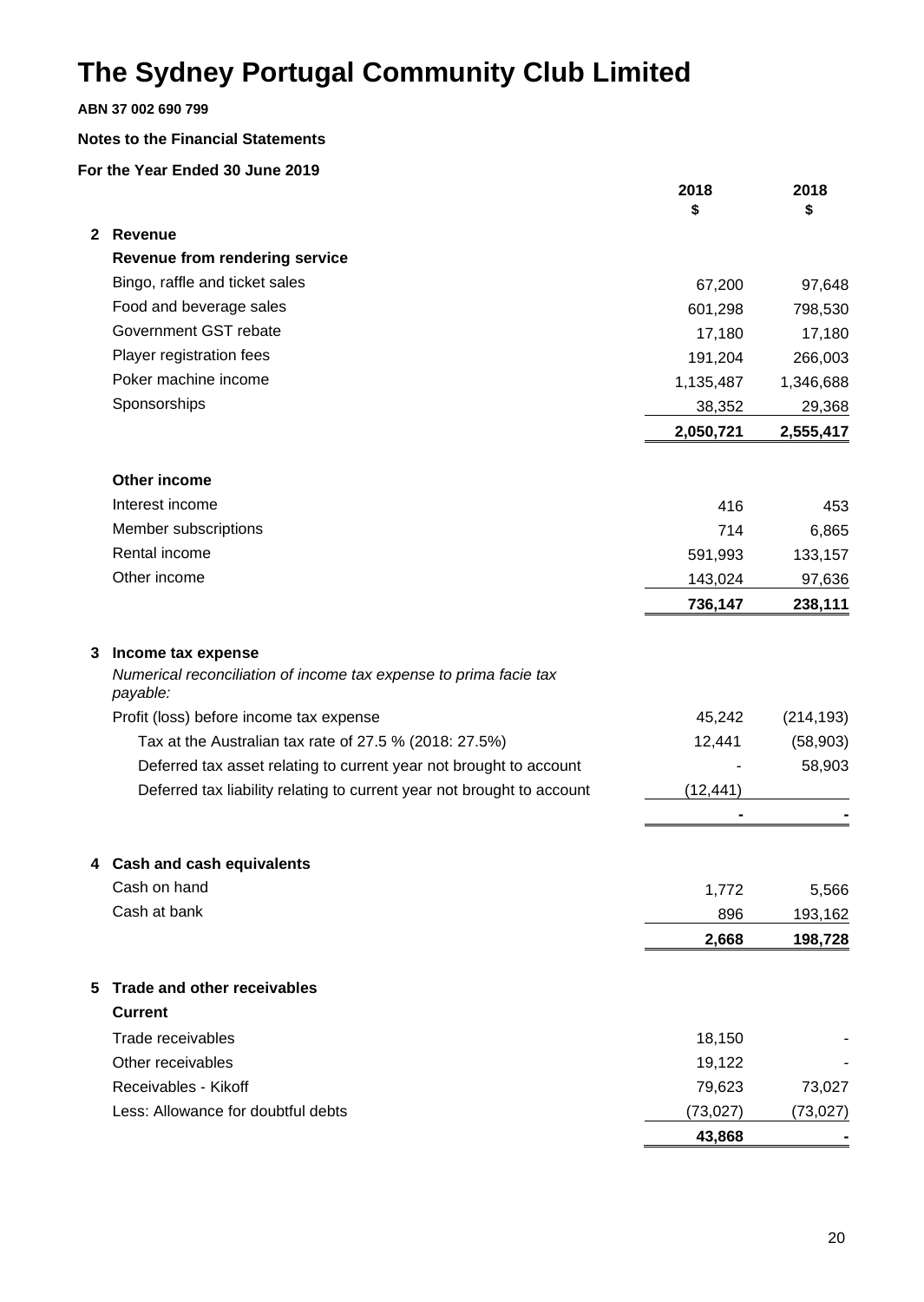#### **ABN 37 002 690 799**

#### **Notes to the Financial Statements**

|    |                                           | 2019<br>\$ | 2018<br>\$ |
|----|-------------------------------------------|------------|------------|
| 6. | <b>Inventories</b>                        |            |            |
|    | Stock on hand                             | 25,270     | 23,495     |
|    |                                           | 25,270     | 23,495     |
| 7  | <b>Other assets</b>                       |            |            |
|    | <b>Current</b>                            |            |            |
|    | MG Camera Partnership                     | 70,000     | 70,000     |
|    | Less: Allowance for loss in joint venture | (70,000)   | (70,000)   |
|    | Prepayment Insurance                      | 69,265     | 69,239     |
|    |                                           | 69,265     | 69,239     |
|    | <b>Non-current</b>                        |            |            |
|    | <b>Borrowing Cost</b>                     | 16,437     | 16,437     |
|    | Less: Accumulated Amortisation            | (16, 437)  | (16, 437)  |
|    | Secured deposits                          | 4,600      | 4,600      |
|    |                                           | 4,600      | 4,600      |
|    | 8 Property, plant and equipment           |            |            |
|    | <b>Land and buildings</b>                 |            |            |
|    | Freehold Land                             | 6,321,073  | 6,321,073  |
|    | <b>Building &amp; Facilities at Cost</b>  | 222,114    | 222,114    |
|    | Less: Accumulated Depreciation            | (222, 114) | (222, 114) |
|    |                                           |            |            |
|    | Capitalised Costs - New Building          | 239,269    | 220,497    |
|    | Less: Accumulated Depreciation            | (67, 558)  | (62, 045)  |
|    |                                           | 171,711    | 158,452    |
|    | Property Improvement at Cost              | 897,572    | 897,572    |
|    | Less: Accumulated Depreciation            | (506, 257) | (484, 451) |
|    |                                           | 391,315    | 413,121    |
|    | Property Improvements - Pavilion          | 876,917    | 834,117    |
|    | Less: Accumulated Depreciation            | (50, 031)  | (29, 611)  |
|    |                                           | 826,886    | 804,506    |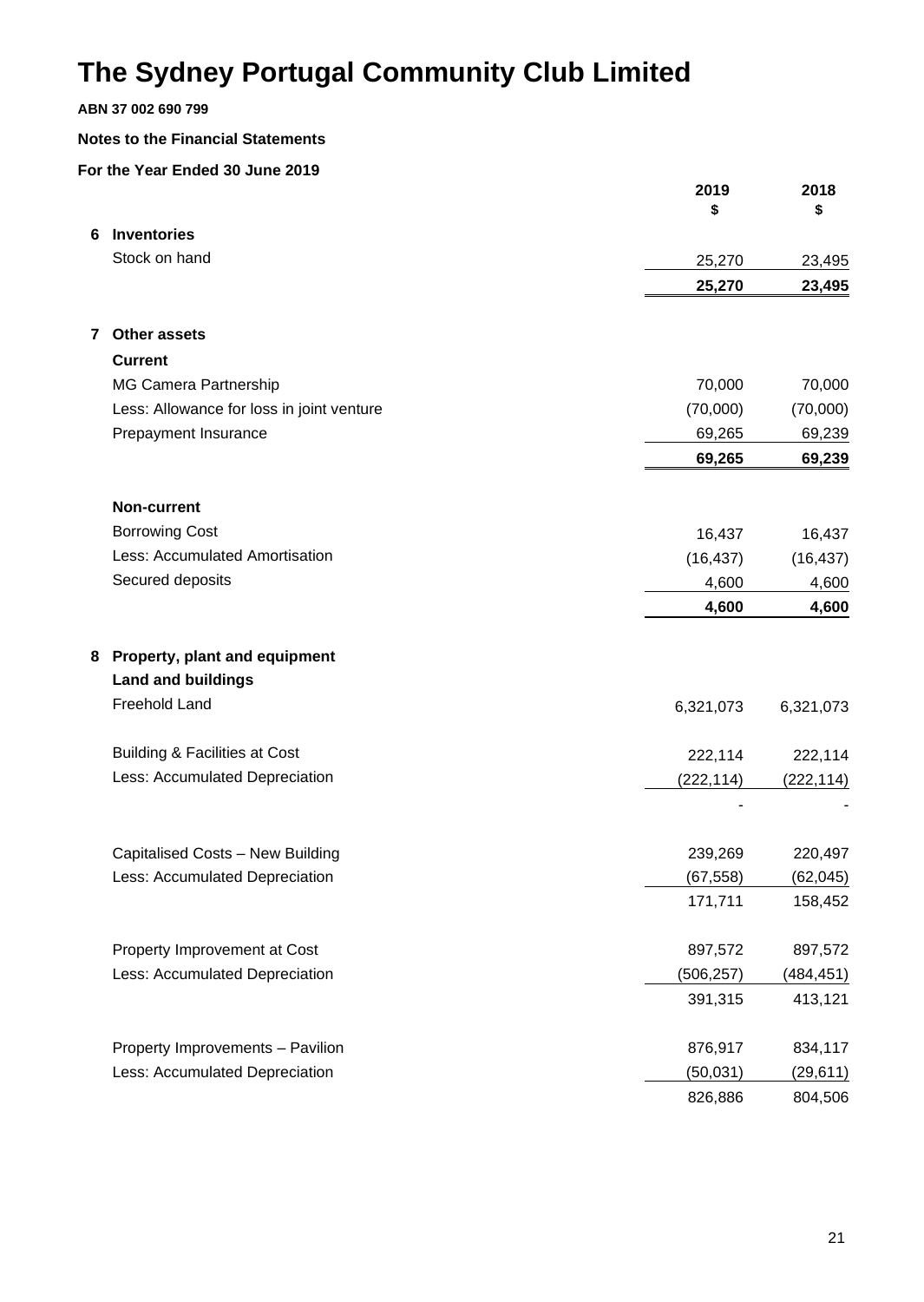### **ABN 37 002 690 799**

#### **Notes to the Financial Statements**

|   |                                           | 2018<br>\$ | 2018<br>\$ |
|---|-------------------------------------------|------------|------------|
| 8 | Property, plant and equipment (continued) |            |            |
|   | Property Improvement - Grandstand         | 2,376,835  | 2,028,362  |
|   | Less: Accumulated Depreciation            | (122, 720) | (72,007)   |
|   |                                           | 2,254,115  | 1,956,355  |
|   | Property Improvement - Car Park           | 1,008,533  |            |
|   |                                           | 1,008,533  |            |
|   | <b>Total land and buildings</b>           | 10,973,633 | 9,653,507  |
|   | <b>Plant and equipment</b>                |            |            |
|   | Plant and Equipment at cost               | 750,703    | 888,706    |
|   | Less: Accumulated Depreciation            | (666,886)  | (788, 031) |
|   |                                           | 83.817     | 100,675    |
|   | Poker Machine at Cost                     | 269,808    | 269,808    |
|   | Less: Accumulated Depreciation            | (244, 608) | (238, 260) |
|   |                                           | 25,200     | 31,548     |
|   | Poker Machine-Leased                      | 55,788     | 55,788     |
|   | Less: Accumulated Depreciation            | (55, 788)  | (55, 480)  |
|   |                                           |            | 308        |
|   | Motor Vehicles at Cost                    |            |            |
|   | Less: Accumulated Depreciation            |            |            |
|   |                                           |            |            |
|   | Furniture & Fittings at Cost              | 205,879    | 239,704    |
|   | Less: Accumulated Depreciation            | (179, 821) | (209, 792) |
|   |                                           | 26,058     | 29,912     |
|   | <b>Total plant and equipment</b>          | 135,075    | 162,443    |
|   | Total Property, Plant and Equipment       | 11,108,708 | 9,815,950  |
|   |                                           |            |            |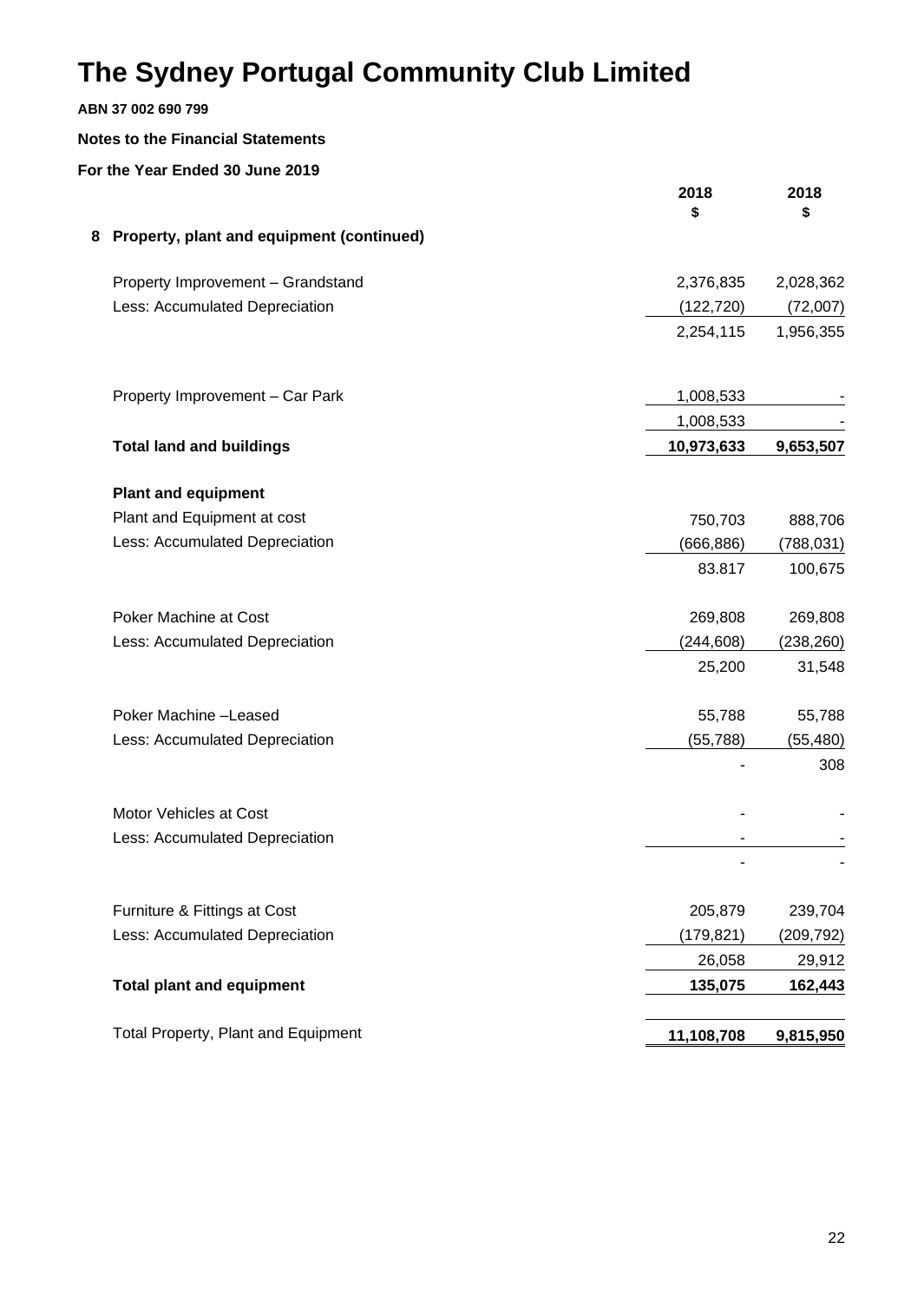**ABN 37 002 690 799**

#### **Notes to the Financial Statements**

#### **For the Year Ended 30 June 2019**

**8 Property, plant and equipment (continued)**

|                                  | Land and<br>buildings | <b>Plant and</b><br>equipment | <b>Total</b> |
|----------------------------------|-----------------------|-------------------------------|--------------|
| At cost                          | S                     | S                             | \$           |
| Restated balance at 1 July 2018  | 10,523,736            | 1.454.006                     | 11,977,742   |
| Additions                        | 1,418,578             | 7.275                         | 1,425,853    |
| <b>Disposals</b>                 |                       | (179, 102)                    | (179, 102)   |
| Restated balance at 30 June 2019 | 11,942,314            | 1,282,178                     | 13,224,493   |

| <b>Accumulated depreciation</b>                 |            |            |            |
|-------------------------------------------------|------------|------------|------------|
| Restated balance at 1 July 2018                 | 870,229    | 1,291,563  | 2,161,792  |
| Additions                                       | 98.453     | 34,642     | 133,095    |
| <b>Disposals</b>                                |            | (179, 102) | (179, 102) |
| Restated balance at 30 June 2019                | 968,682    | 1,147,103  | 2,115,785  |
| <b>Restated Carrying amount at 30 June 2019</b> | 10,973,632 | 135,076    | 11,108,708 |

|                             | 2019<br>\$ | 2018<br>\$ |
|-----------------------------|------------|------------|
| 9 Intangible assets         |            |            |
| <b>Formation Expenses</b>   | 2,475      | 2,475      |
|                             | 2,475      | 2,475      |
| 10 Trade and other payables |            |            |
| Trade payables              | 147,681    | 111,688    |
| Accrued expenses            |            | 13,000     |
| Net GST payable             | 5,012      | 7,342      |
| Other creditors             | 34,238     | 12,903     |
|                             | 186,931    | 144,933    |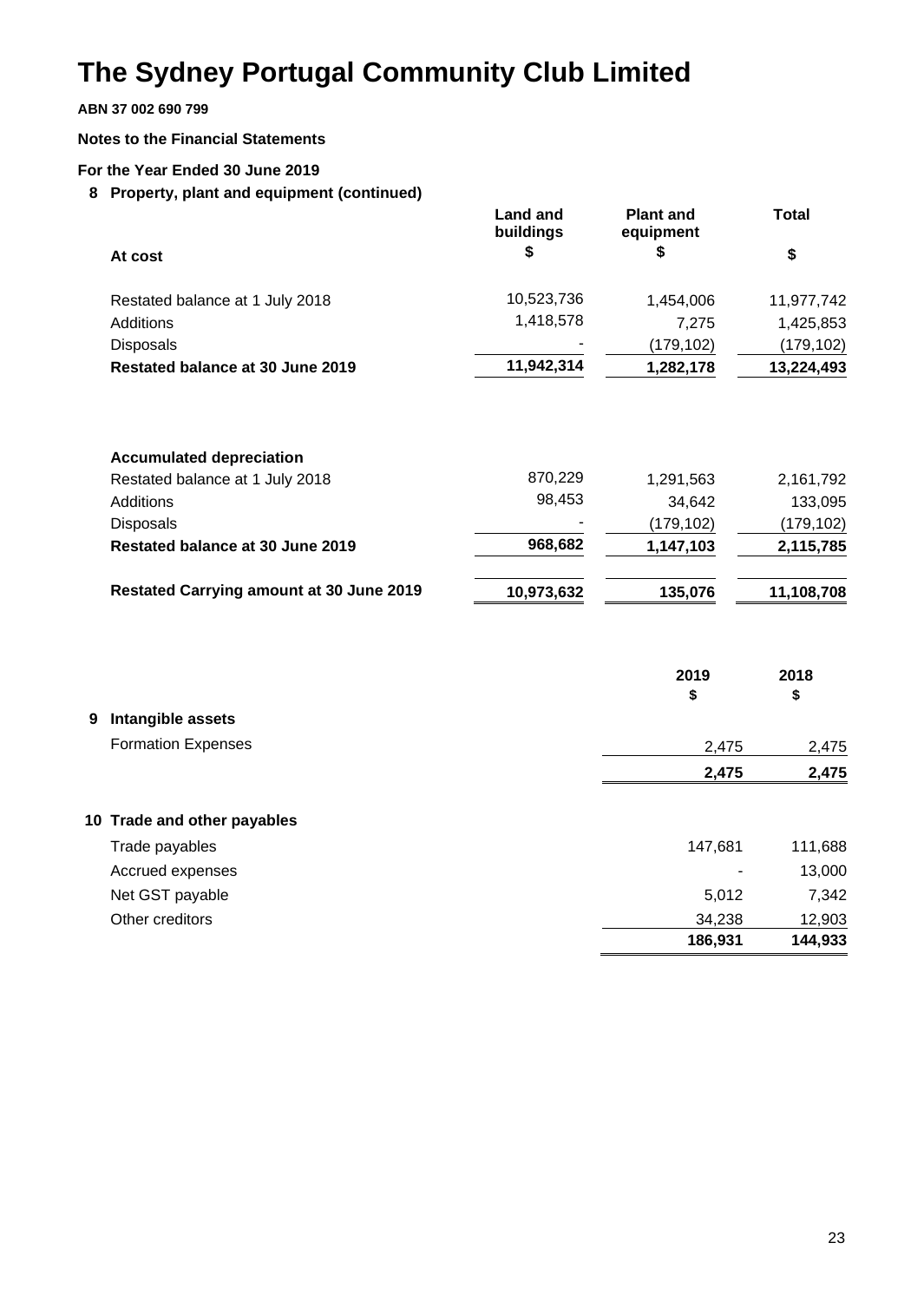### **ABN 37 002 690 799**

#### **Notes to the Financial Statements**

### **For the Year Ended 30 June 2019**

|                            | 2019      | 2018      |
|----------------------------|-----------|-----------|
|                            | \$        | \$        |
| <b>11 Provisions</b>       |           |           |
| <b>Current</b>             |           |           |
| Provision for annual leave | 18,368    | 16,656    |
|                            | 18,368    | 16,656    |
| <b>Non-current</b>         |           |           |
| Provision for annual leave | 29,204    | 21,507    |
|                            | 29,204    | 21,507    |
| 12 Borrowings              |           |           |
| Bank loan                  | 1,139,919 | 1,039,919 |
|                            | 1,139,919 | 1,039,919 |

Bank loan is principal and interest and is secured by registered first mortgage over freehold property and registered first mortgage over the whole of assets

#### **13 Unearned Revenue**

#### **Current**

| 472,859<br>-              |
|---------------------------|
| 472,859<br>$\blacksquare$ |
|                           |
|                           |
| 472,859<br>-              |
| 472,859<br>$\blacksquare$ |
|                           |

| 14 Reserves                  |           |           |
|------------------------------|-----------|-----------|
| Asset revaluation reserve    | 4,319,725 | 4,319,725 |
|                              | 4,319,725 | 4,319,725 |
| Movement during the year:    |           |           |
| Opening balance for the year | 4,319,725 | 4,319,725 |
| Movement                     |           | ۰         |
|                              | 4,319,725 | 4,319,725 |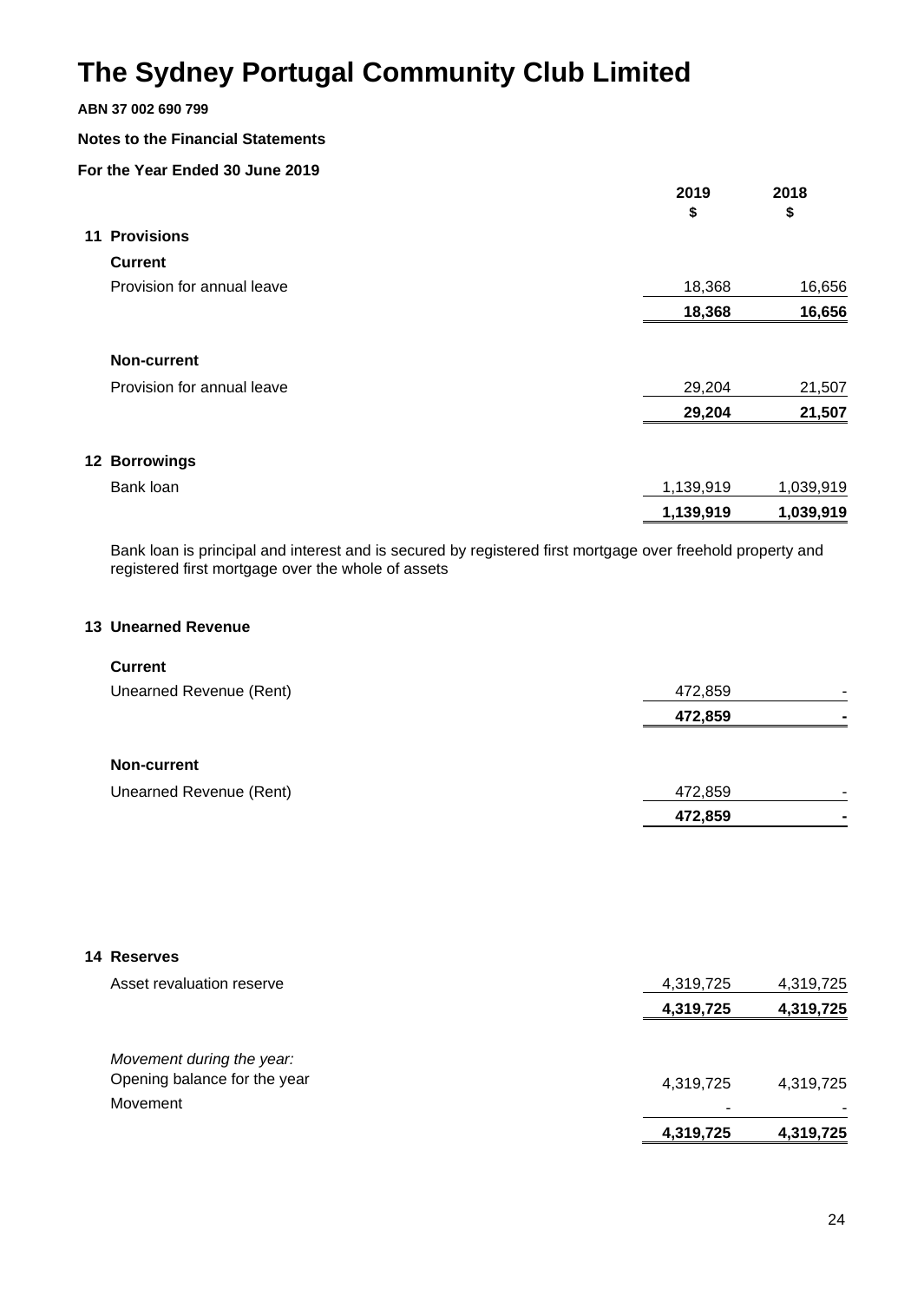#### **ABN 37 002 690 799**

#### **Notes to the Financial Statements**

#### **For the Year Ended 30 June 2019**

| 15 Cash Flow information                                                            | 2019<br>\$ | 2018<br>\$ |
|-------------------------------------------------------------------------------------|------------|------------|
| Reconciliation of Cash Flow from operations with profit from ordinary<br>activities |            |            |
| Profit (loss) from Ordinary Activities                                              | 45,242     | (214, 193) |
| Non-cash Flows in profit from ordinary activities                                   |            |            |
| Depreciation and amortisation                                                       | 133,095    | 211,133    |
| Loss on disposal of assets                                                          |            | 1,632      |
| Changes in assets and liabilities                                                   |            |            |
| (Increase) Decrease in trade and other receivables                                  | (43, 868)  | 73,268     |
| (Increase) Decrease in payables & inventories                                       | (1,775)    | 22,410     |
| (Increase) Decrease in other assets                                                 | (26)       |            |
| Increase (Decrease) in payables & other payables                                    | 41,999     | (21, 455)  |
| Increase (Decrease) in provisions                                                   | 9,408      | (23, 546)  |
| Net Cash Inflow from operating activities                                           | 184,075    | 49,249     |

#### **16 Related party transactions**

There were no related party transactions during the year.

The directors of the company did not receive any remuneration during the year.

No directors have entered into a material contract with the company since the end of the previous financial year and there were no material contracts involving directors' interests existing at year end.

#### **17 Auditor's remuneration**

| Amounts received or due and receivable by the auditors of company<br>for: | 2019   | 2018   |
|---------------------------------------------------------------------------|--------|--------|
| Audit of the financial report                                             | 15.000 | 19.000 |
| Preparation of financial report                                           | -      | 1,500  |
|                                                                           | 15.000 | 21,500 |

#### **18 Commitment**

There were no material commitments for expenditure as at 30 June 2019. ( 2018: \$Nil)

#### **19 Contingent liabilities**

There are current reviews and negotiations relating to projects undertaken by the company. The extent to which an outflow of funds will be required is dependent on the outcome of these negotiations.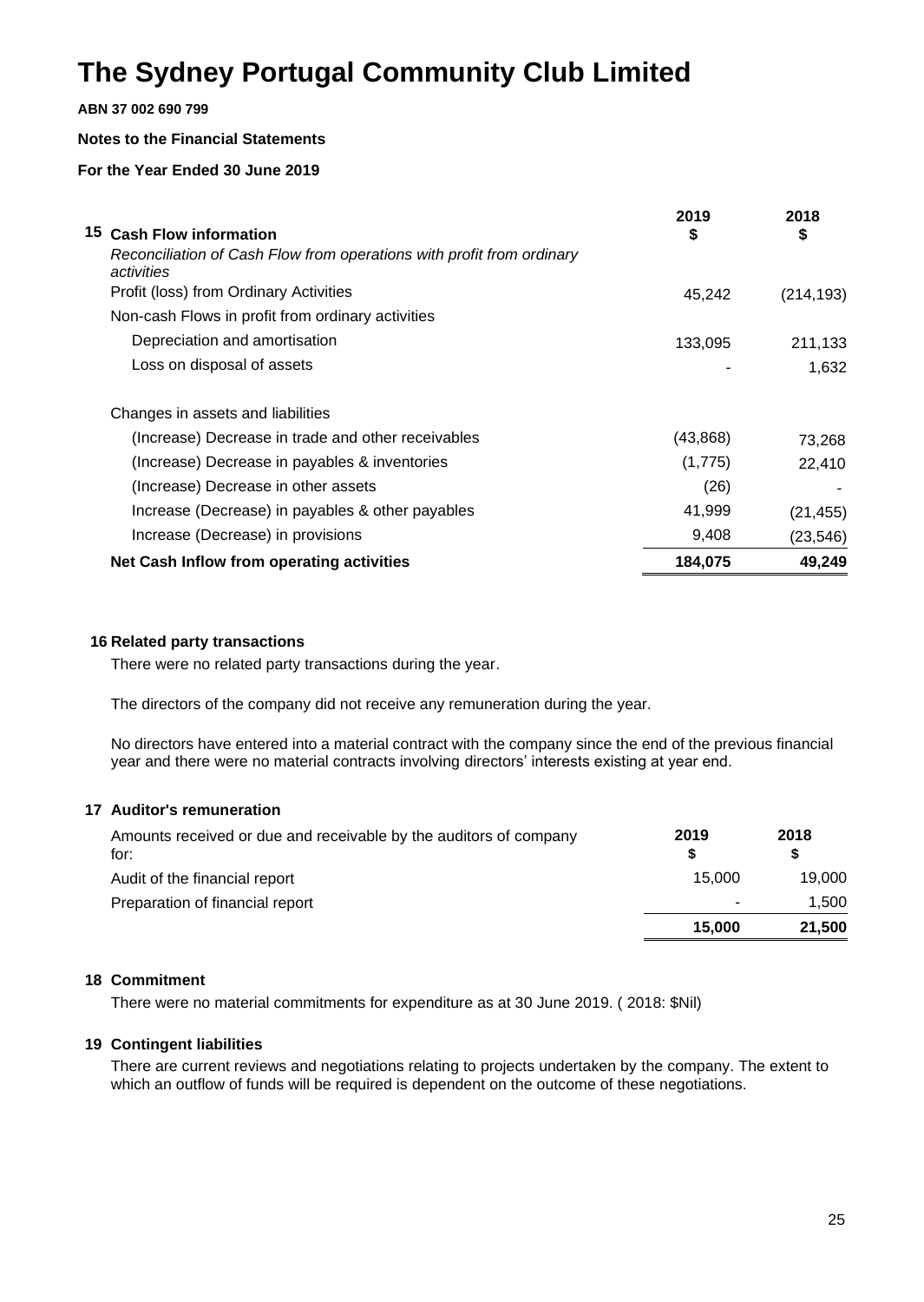**ABN 37 002 690 799**

#### **Notes to the Financial Statements**

#### **For the Year Ended 30 June 2019**

#### **20 Matters Subsequent to the End of the Financial Year**

An agreement has been signed on 1 September 2019 with a leading international soccer academy. The details of this agreement are sensitive and confidential nature and as such not disclosed in the financial statements.

There are no other matters or circumstances that have arisen since the end of the year that have significantly affected or may significantly affect either:

- the entity's operations in future financial years
- the results of those operations in future financial years; or
- the entity's state of affairs in future financial years.

#### **21 Registered office**

The Sydney Portugal Community Club Limited 100 Marrickville Road, Marrickville NSW 2204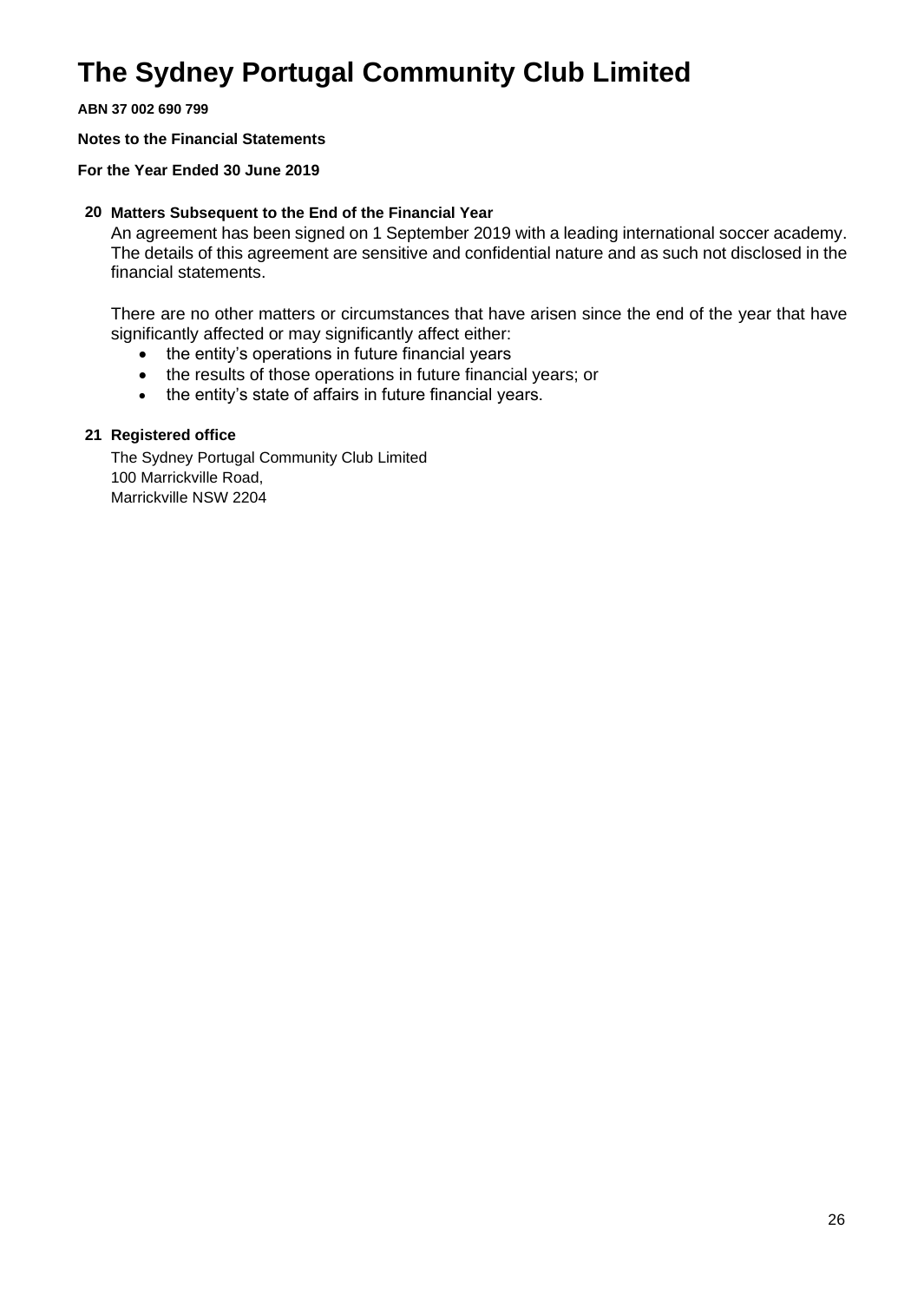**ABN 37 002 690 799** 

**Directors' Declaration** 

**For the Year Ended 30 June 2019** 

The directors of the company declare that:

- 1 The financial statements and notes as set out on pages 6 to 26, are in accordance with *the Corporations*  Act 2001 and:
	- (a) Complying with Australian Accounting Standards Reduced Disclosure Requirements which as stated in accounting policy Note 1 constitutes compliance with International Financial Reporting Standards (IFRS); the Corporations Regulations 2001; and
	- (b) Give a true and fair view of the financial position as at 30 June 2019 and of the performance for the year ended on that date of the company.
- 2 In the directors' opinion, there are reasonable grounds to believe that the company will be able to pay its debts as and when they become due and payable.

This declaration is made in accordance with a resolution of the Board of Directors.

*I*   $\cup$ 

**Anlceto Mlguel G. Vairlnhos President** 

Dated this 10th March 2020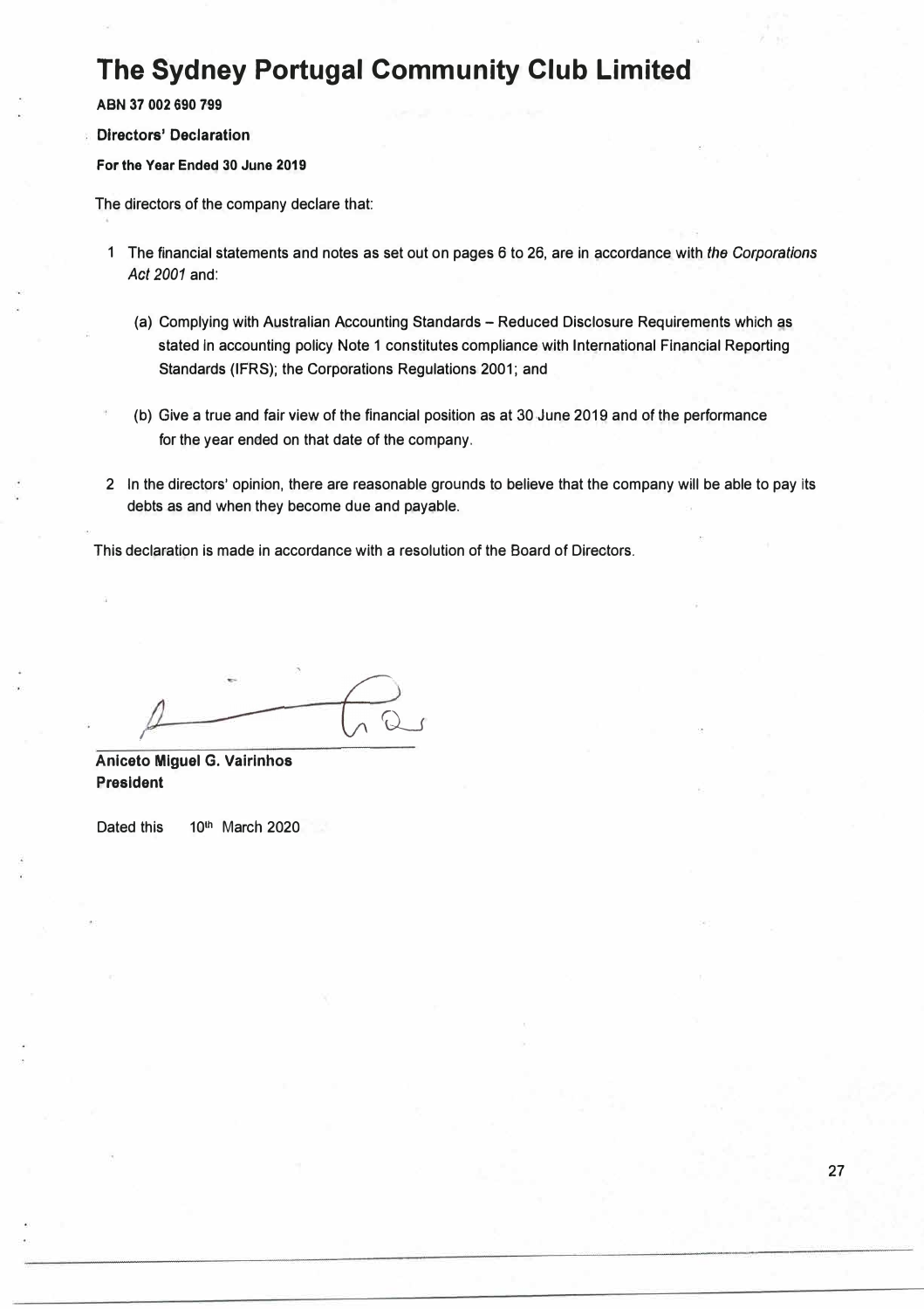

### **INDEPENDENT AUDITOR'S REPORT TO THE MEMBERS OF THE SYDNEY PORTUGAL COMMUNITY CLUB LIMITED**

### **Report on the Audit of the Financial Report**

### **Qualified Opinion**

We have audited the accompanying financial report of The Sydney Portugal Community Club Limited (the company), which comprises the statement of financial position as at 30 June 2019, the statement of comprehensive income, statement of changes in equity and statement of cash flows for the year then ended, and notes to the financial statements, including a summary of significant accounting policies and the directors' declaration.

In our opinion, except for the effects of the matters described in the *Basis for Qualified Opinion* section of our report, the financial report of The Sydney Portugal Community Club Limited is in accordance with the *Corporations Act 2001*, including:

(i) giving a true and fair view of the company's financial position as at 30 June 2019 and of its performance for the year ended on that date; and

(ii) complying with Australian Accounting Standards – Reduced Disclosure Requirements (including Australian Accounting Interpretations) and the *Corporations Regulations 2001*.

### **Basis for Qualified Opinion**

#### **Other Income – Kikoff balances**

The company's revenue includes its share of operating Kikoff Fraser Park's activities. We were unable to satisfy ourselves by alternative means concerning the balances classified as "Other Income – Kikoff" held at 30 June 2019, which are stated in the statements of comprehensive income at \$143,024 (2018: \$97,636). As a result of these matters, we were unable to determine whether any adjustments might have been found necessary in respect of recorded or unrecorded revenues or expenses, and the elements making up the statement of financial position, statement of changes in equity and statement of cash flows.

#### **Property Plant and Equipment**

The last independent valuation report for property, plant and equipment was dated 2 August 2011. We were unable to satisfy ourselves by alternative means concerning the valuation of this balance as at 30 June 2019, which are stated in the statement of financial position at \$11,108,708 (2018: \$9,815,950). As a result of these matters, we were unable to determine whether any adjustments might have been found necessary in respect of recorded or unrecorded impairment or changes in fair value, and the elements making up the statement of comprehensive income, statement of changes in equity and statement of cash flows.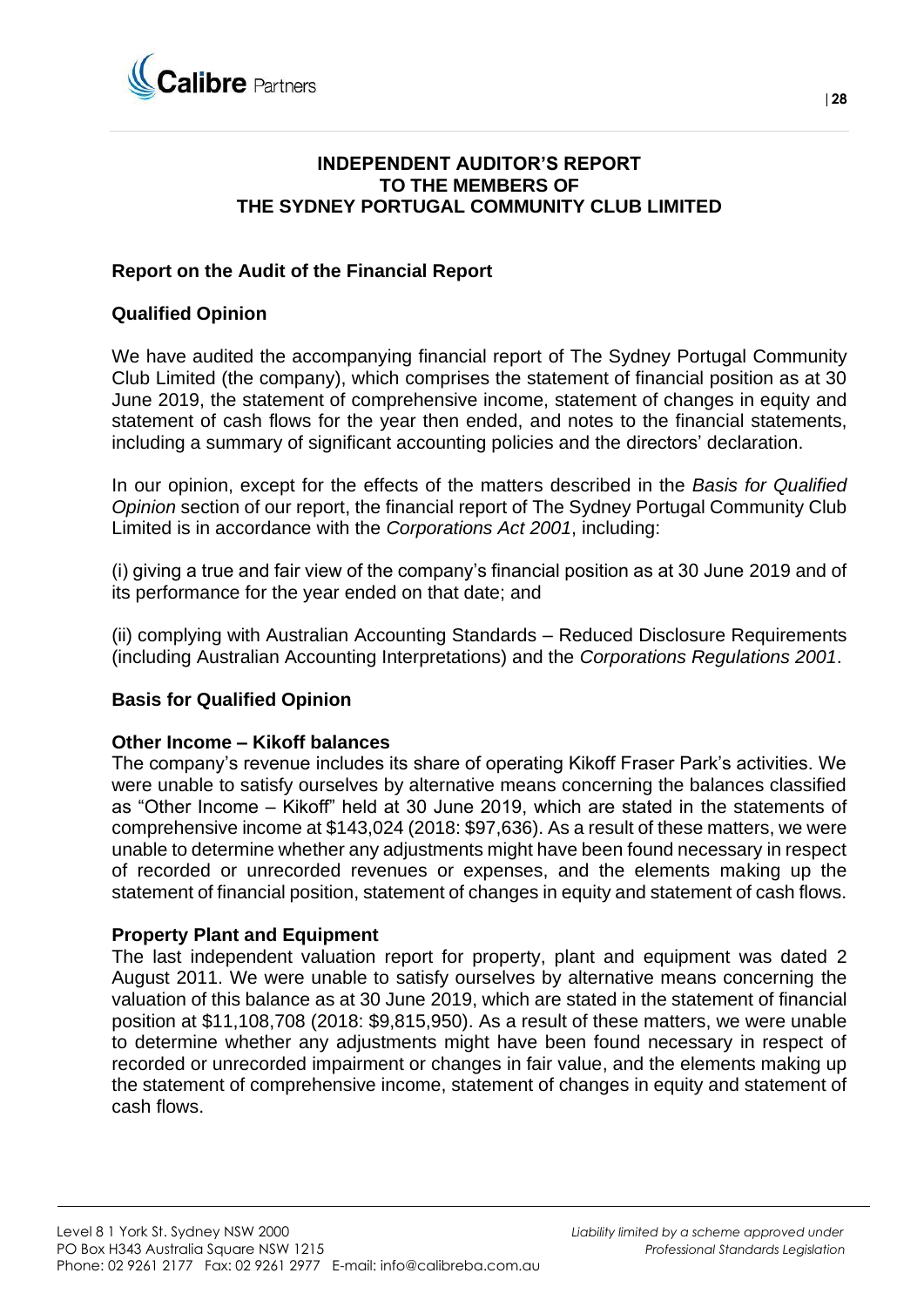

### **INDEPENDENT AUDITOR'S REPORT TO THE MEMBERS OF THE SYDNEY PORTUGAL COMMUNITY CLUB LIMITED (continued)**

### **Basis for Qualified Opinion (continued)**

We conducted our audit in accordance with Australian Auditing Standards. Our responsibilities under those standards are further described in the *Auditor's Responsibilities for the Audit of the Financial Report* section of our report. We are independent of the company in accordance with the auditor independence requirements of the *Corporations Act 2001* and the ethical requirements of the Accounting Professional and Ethical Standards Board's APES 110 *Code of Ethics for Professional Accountants* (the Code) that are relevant to our audit of the financial report in Australia. We have also fulfilled our other ethical responsibilities in accordance with the Code.

We confirm that the independence declaration required by the *Corporations Act 2001*, which has been given to the directors of the company, would be in the same terms if given to the directors as at the time of this auditor's report.

We believe that the audit evidence we have obtained is sufficient and appropriate to provide a basis for our qualified opinion.

#### **Responsibilities of the Directors for the Financial Report**

The directors of the company are responsible for the preparation of the financial report that gives a true and fair view in accordance with Australian Accounting Standards – Reduced Disclosure Requirements and the *Corporations Act 2001* and for such internal controls as the directors determine is necessary to enable the preparation of a financial report that gives a true and fair view and is free from material misstatement, whether due to fraud or error.

In preparing the financial report, the directors are responsible for assessing the company's ability to continue as a going concern, disclosing, as applicable, matters related to going concern and using the going concern basis of accounting unless the directors either intend to liquidate the company or to cease operations, or have no realistic alternative but to do so.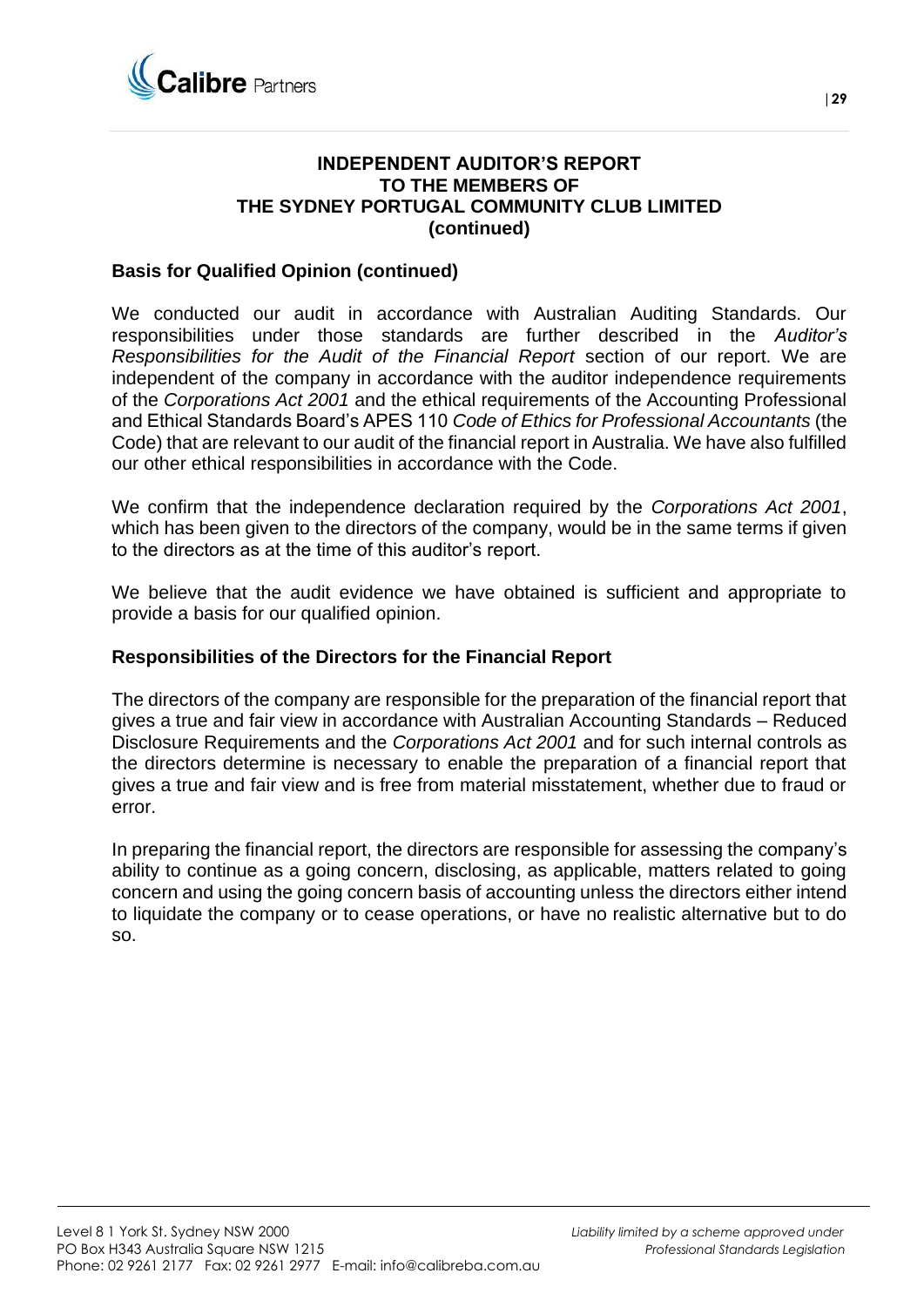

### **INDEPENDENT AUDITOR'S REPORT TO THE MEMBERS OF THE SYDNEY PORTUGAL COMMUNITY CLUB LIMITED (continued)**

### **Auditor's Responsibilities for the Audit of the Financial Report**

Our objectives are to obtain reasonable assurance about whether the financial report as a whole is free from material misstatement, whether due to fraud or error, and to issue an auditor's report that includes our opinion. Reasonable assurance is a high level of assurance, but is not a guarantee that an audit conducted in accordance with Australian Auditing Standards will always detect a material misstatement when it exists. Misstatements can arise from fraud or error and are considered material if, individually or in the aggregate, they could reasonably be expected to influence the economic decisions of users taken on the basis of the financial report.

A further description of our responsibilities for the audit of the financial report is located at the Auditing and Assurance Standards Board website at: [http://www.auasb.gov.au/Home.aspx.](http://www.auasb.gov.au/Home.aspx) This description forms part of our auditor's report.

Calbre Partners

**Calibre Partners Pty Limited**

K. warp

**Roger Wong Director** 

Dated this 10<sup>th</sup> day of March 2020.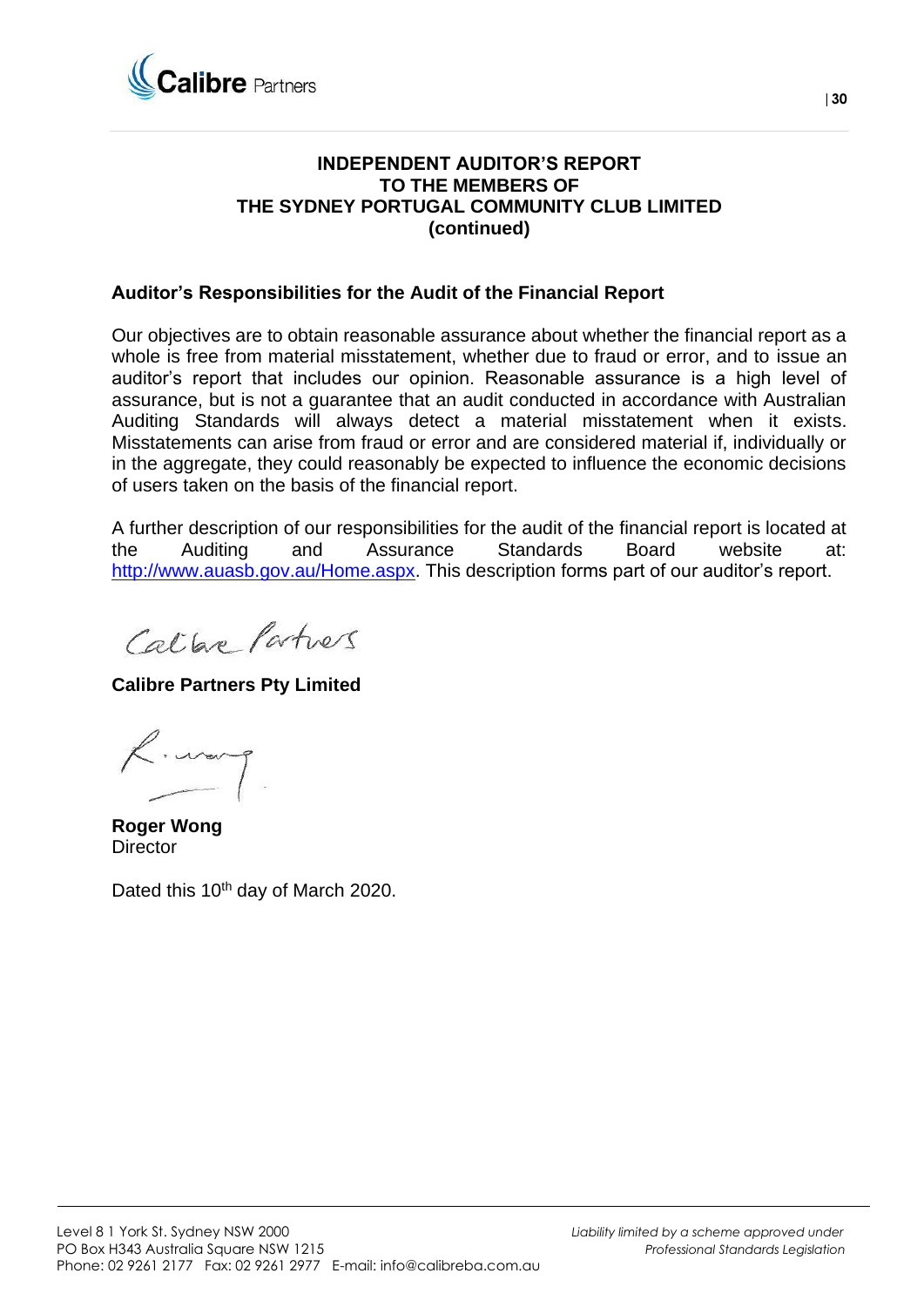

### **DISCLAIMER**

The additional financial information presented in the following pages is in accordance with the books and records of The Sydney Portugal Community Club Limited for the year ended 30 June 2019.

It will be appreciated that our audit did not cover all details of the additional financial information. Accordingly, we do not express an opinion on such additional financial information and no warranty of accuracy or reliability is given. Neither Calibre Partners (the firm) nor any member or employee of the firm undertakes responsibility in any way whatsoever to any person (other than our client) in respect of such additional financial information, including any errors or omissions therein however caused.

Calbre Partners

**Calibre Partners Pty Limited**

R. warp

**Roger Wong Director** 

Dated this 10<sup>th</sup> day of March 2020.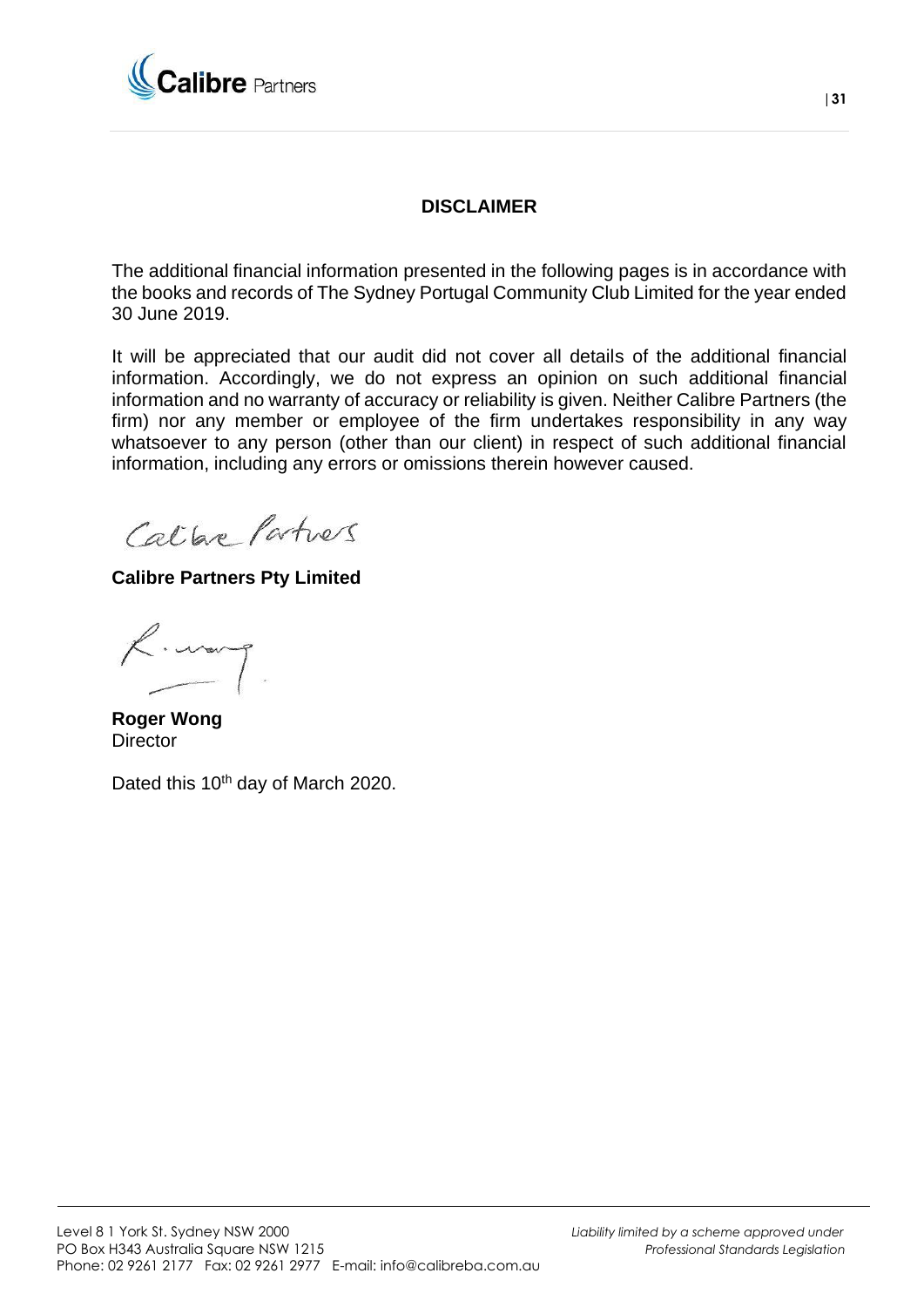#### **ABN 37 002 690 799**

#### **Additional Financial Information**

|                                               | 2019<br>\$ | 2018<br>\$ |
|-----------------------------------------------|------------|------------|
| <b>Bar Operations</b>                         |            |            |
| <b>Income</b><br>Sales                        | 167,492    | 185,942    |
| <b>Less Cost of Goods Sold</b>                |            |            |
| <b>Opening Stock</b>                          | 4,696      | 7,732      |
| <b>Transfers of Drinks from Store</b>         | 54,797     | 59,844     |
|                                               | 59,493     | 67,576     |
| <b>Closing Stock</b>                          | 3,548      | 4,696      |
|                                               | 55,945     | 62,880     |
| <b>Gross Profit from Trading</b>              | 111,547    | 123,062    |
| <b>Expenditure</b>                            |            |            |
| Cleaning                                      | 269        | 266        |
| Gas                                           | 445        | 723        |
| Repairs & Maintenance                         | 6,167      | 2,913      |
| Replacements                                  |            | 295        |
| <b>Staff Hire</b>                             | 7,443      |            |
| <b>Superannuation Contributions</b>           | 7,224      | 7,643      |
| Wages                                         | 101,629    | 111,175    |
| <b>Waste Disposal</b>                         | 2,871      | 2,572      |
|                                               | 126,048    | 125,587    |
| <b>Net Surplus/(Deficit) from Bar Trading</b> | (14, 501)  | (2,525)    |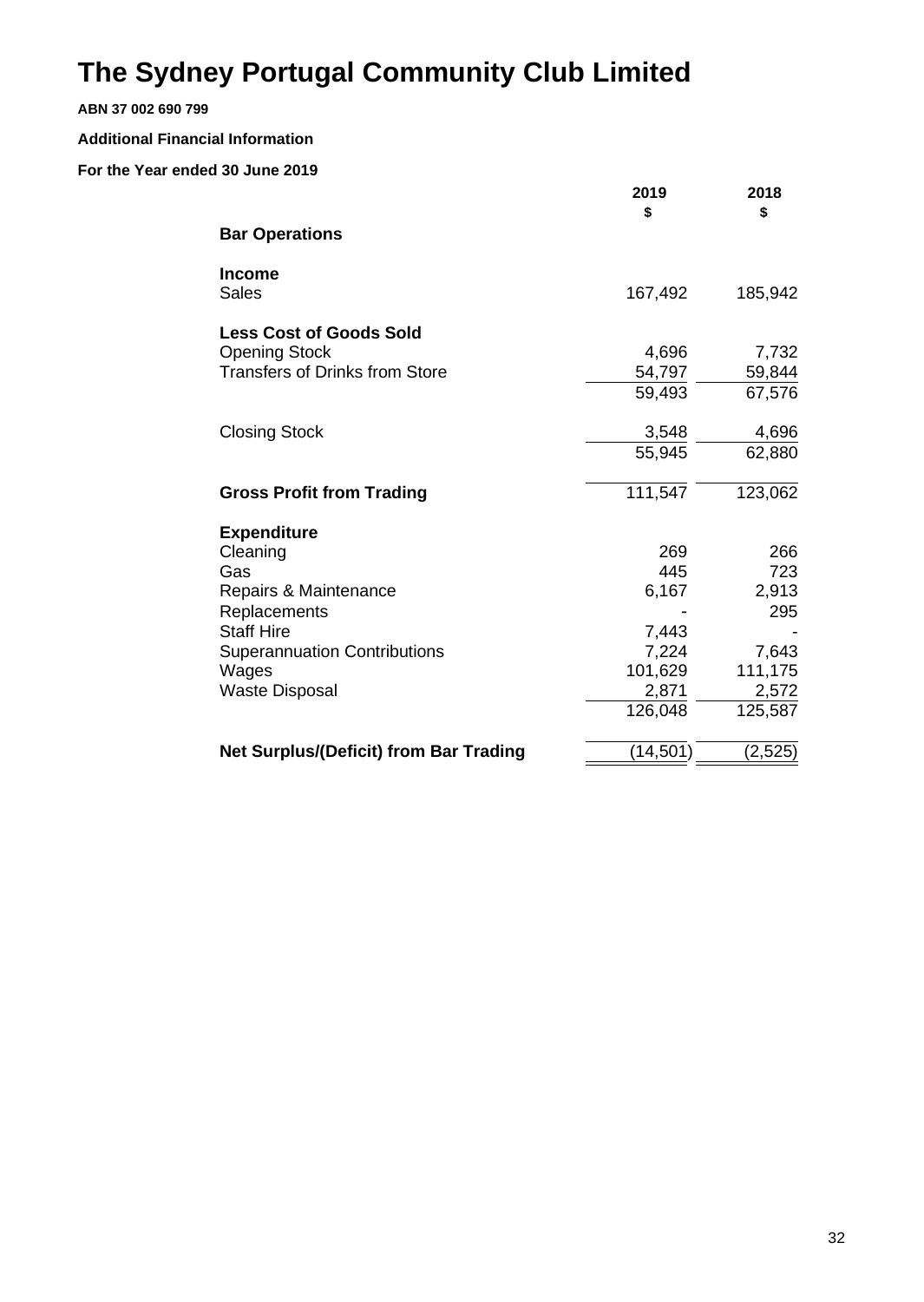### **ABN 37 002 690 799**

### **Additional Financial Information (continued)**

|                                                 | 2019<br>\$ | 2018<br>\$ |
|-------------------------------------------------|------------|------------|
| <b>Poker Machine Operations</b>                 |            |            |
| <b>Income</b>                                   |            |            |
| Net Poker Machine Takings                       | 237,638    | 330,781    |
| <b>Less Cost of Goods Sold</b>                  |            |            |
| <b>GST on Poker Machines</b>                    | 21,602     | 30,070     |
|                                                 | 21,602     | 30,070     |
|                                                 | 21,602     | 30,070     |
| <b>Gross Profit</b>                             | 216,036    | 300,711    |
| <b>Expenditure</b>                              |            |            |
| <b>Amortisation Leased Poker Machines</b>       | 308        | 138        |
| <b>Contract &amp; Other Expenses</b>            | 23,899     | 22,206     |
| <b>Depreciation - Poker Machines</b>            | 6,348      | 7,624      |
| <b>Superannuation Contributions</b>             | 2,409      | 2,547      |
| Wages                                           | 33,876     | 37,059     |
|                                                 | 66,840     | 69,574     |
| <b>Other Income</b>                             |            |            |
| <b>Exempt Government Compensation Income</b>    | 17,180     | 17,180     |
|                                                 | 17,180     | 17,180     |
| <b>Net Surplus from Poker Machine Operation</b> | 166,376    | 248,317    |
|                                                 |            |            |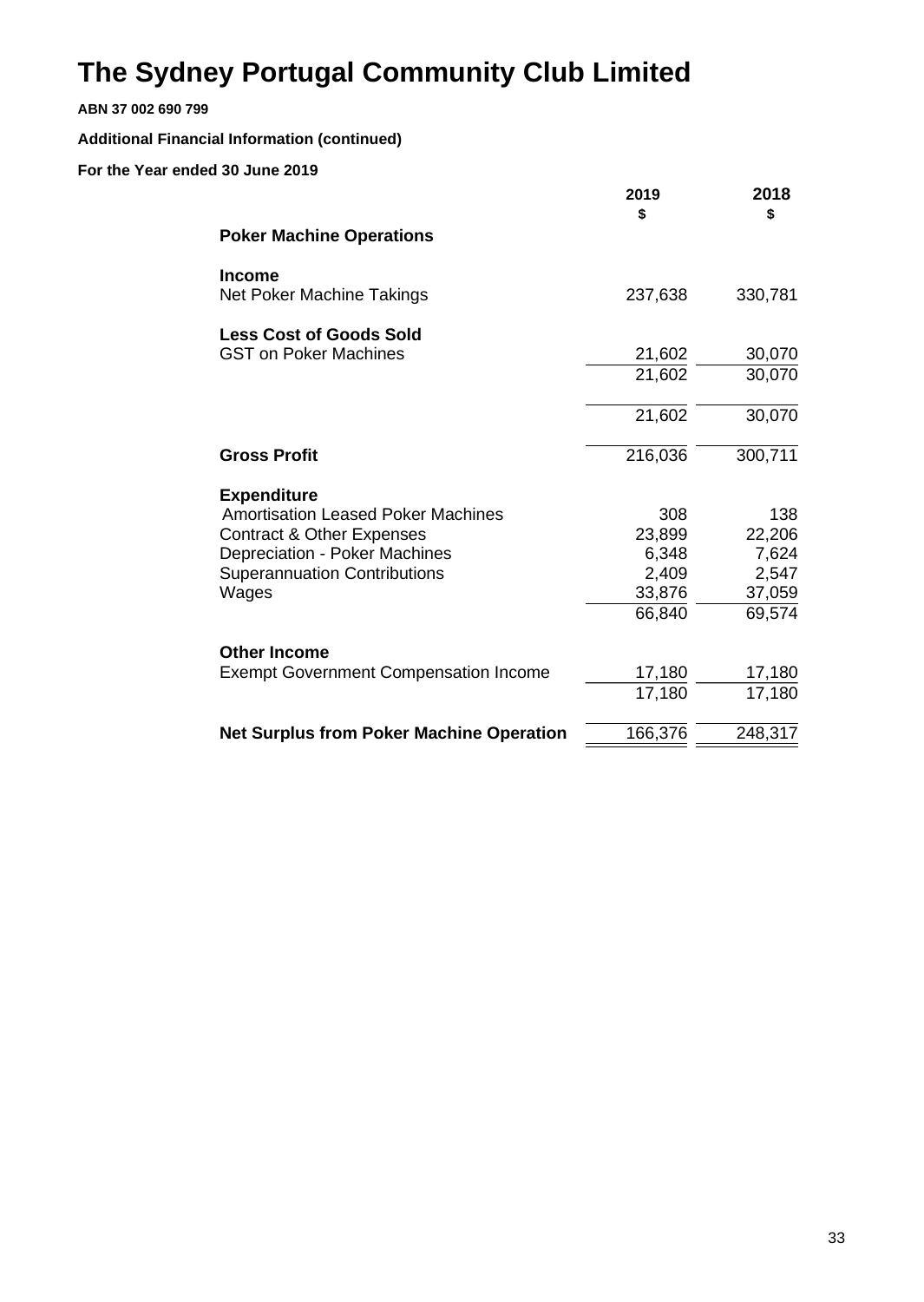#### **ABN 37 002 690 799**

### **Additional Financial Information (continued)**

|                                                                                                                                                                                                                                                            | 2019<br>\$                                                                        | 2018<br>\$                                                                                         |
|------------------------------------------------------------------------------------------------------------------------------------------------------------------------------------------------------------------------------------------------------------|-----------------------------------------------------------------------------------|----------------------------------------------------------------------------------------------------|
| <b>Function Operations</b>                                                                                                                                                                                                                                 |                                                                                   |                                                                                                    |
| <b>Income</b><br><b>Function Income</b>                                                                                                                                                                                                                    | 286,989                                                                           | 457,439                                                                                            |
| <b>Less Cost of Goods Sold</b><br><b>Opening Stock</b><br><b>Transfer of Drinks from Store</b>                                                                                                                                                             | 7,232<br>81,691<br>88,923                                                         | 8,145<br>112,338<br>120,483                                                                        |
| <b>Closing Stock</b>                                                                                                                                                                                                                                       | $\frac{7,751}{81,172}$                                                            | $\frac{7,232}{113,251}$                                                                            |
| <b>Gross Profit from Trading</b>                                                                                                                                                                                                                           | 205,817                                                                           | 344,188                                                                                            |
| <b>Expenditure</b><br>Cleaning<br>Gas<br>Repairs & Maintenance<br>Replacements<br><b>Social Function Expenses</b><br><b>Social Function - Artists</b><br>Social Function - Party Hire<br><b>Staff Hire</b><br><b>Superannuation Contributions</b><br>Wages | 4,668<br>1,557<br>1,753<br>391<br>77,612<br>26,640<br>11,340<br>42,615<br>166,576 | 6,858<br>1,122<br>669<br>121<br>80,404<br>44,230<br>17,730<br>44,974<br>1,016<br>14,128<br>211,252 |
| <b>Other Income</b><br>Hall & Pavilion Hiring                                                                                                                                                                                                              | 44,390<br>44,390                                                                  | 37,468<br>37,468                                                                                   |
| <b>Net Surplus from Function Operations</b>                                                                                                                                                                                                                | 83,631                                                                            | 170,404                                                                                            |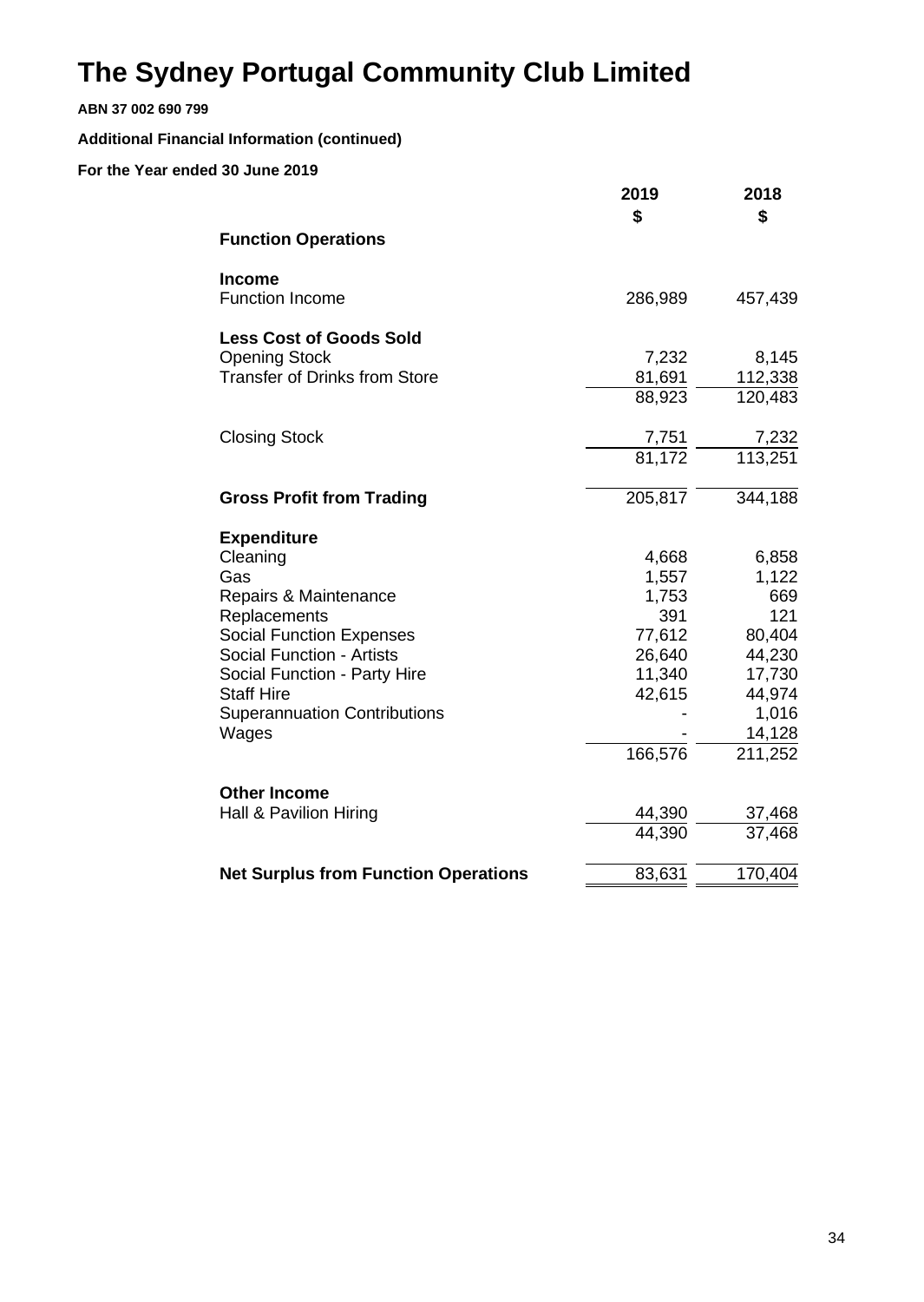#### **ABN 37 002 690 799**

### **Additional Financial Information (continued)**

|                                                | 2019<br>\$       | 2018<br>\$ |
|------------------------------------------------|------------------|------------|
| <b>Restaurant Operations</b>                   |                  |            |
| <b>Income</b>                                  |                  |            |
| Miscellaneous Income                           | 10,769           | 10,510     |
| <b>Sales</b>                                   | 70,417<br>81,186 | 68,918     |
|                                                |                  | 79,428     |
| <b>Less Cost of Goods Sold</b>                 |                  |            |
| <b>Opening Stock</b>                           | 1,983            | 2,790      |
| Purchases                                      | 1,009            | (2,644)    |
| <b>Transfer of Drinks from Store</b>           | 31,721           | 32,331     |
|                                                | 34,713           | 32,477     |
| <b>Closing Stock</b>                           | 2,528            | 1,983      |
|                                                | 32,185           | 30,494     |
| <b>Gross Profit from Trading</b>               | 49,001           | 48,934     |
| <b>Expenditure</b>                             |                  |            |
| Advertising                                    |                  |            |
| Cleaning                                       | 305              | (276)      |
| Gas                                            | (527)<br>60      | 280<br>60  |
| <b>Other Expenses</b><br>Repairs & Maintenance | (950)            | (1,042)    |
| Telephone                                      | (599)            | (683)      |
| <b>Waste Disposal</b>                          | (4,042)          | 356        |
|                                                | (5,753)          | (1, 305)   |
| <b>Net Surplus from Restaurant Operations</b>  | 54,754           | 50,239     |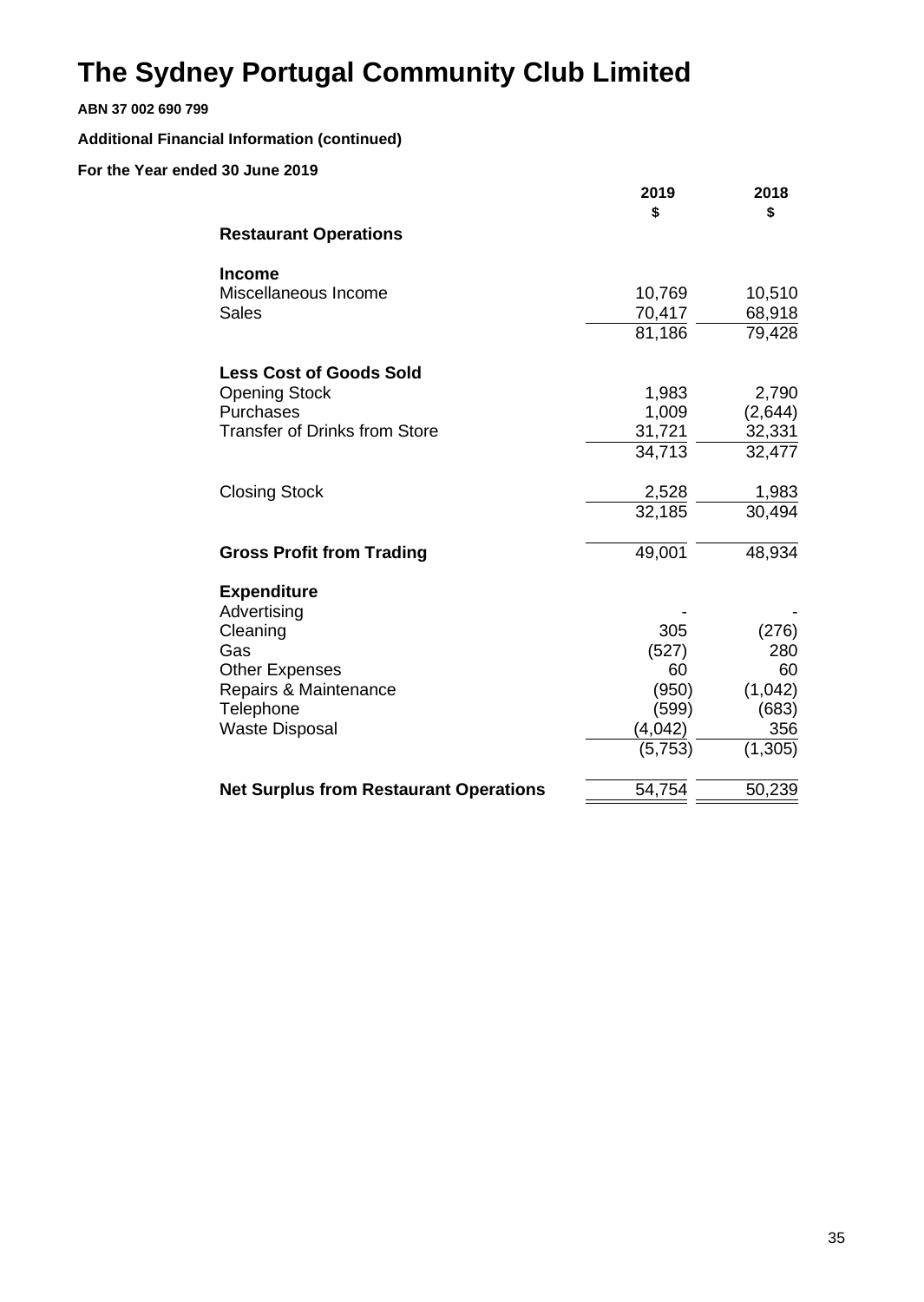#### **ABN 37 002 690 799**

### **Additional Financial Information (continued)**

|                                                                                                   | 2019<br>\$                                  | 2018<br>\$                                    |
|---------------------------------------------------------------------------------------------------|---------------------------------------------|-----------------------------------------------|
| <b>Bingo Operations</b>                                                                           |                                             |                                               |
| <b>Income</b><br>Receipts                                                                         | 37,686                                      | 48,818                                        |
| <b>Less Cost of Goods Sold</b><br>Purchases<br><b>Transfer of Drinks from Store</b><br>Stationery | 40,613<br>12,326<br>394<br>53,333<br>53,333 | 51,257<br>14,458<br>1,054<br>66,769<br>66,769 |
| <b>Gross Loss from Trading</b>                                                                    | (15, 647)                                   | (17, 951)                                     |
| <b>Net Deficit from Bingo Operations</b>                                                          | (15, 647)                                   | (17, 951)                                     |
| <b>Raffle Operations</b>                                                                          |                                             |                                               |
| <b>Income</b><br>Receipts                                                                         | 29,059                                      | 42,740                                        |
| <b>Less Cost of Goods Sold</b><br>Purchases<br>Stationery                                         | 14,102<br>462<br>14,564<br>14,564           | 18,555<br>513<br>19,068<br>19,068             |
| <b>Gross Profit from Trading</b>                                                                  | 14,495                                      | 23,672                                        |
| <b>Net Surplus from Raffle Operations</b>                                                         | 14,495                                      | 23,672                                        |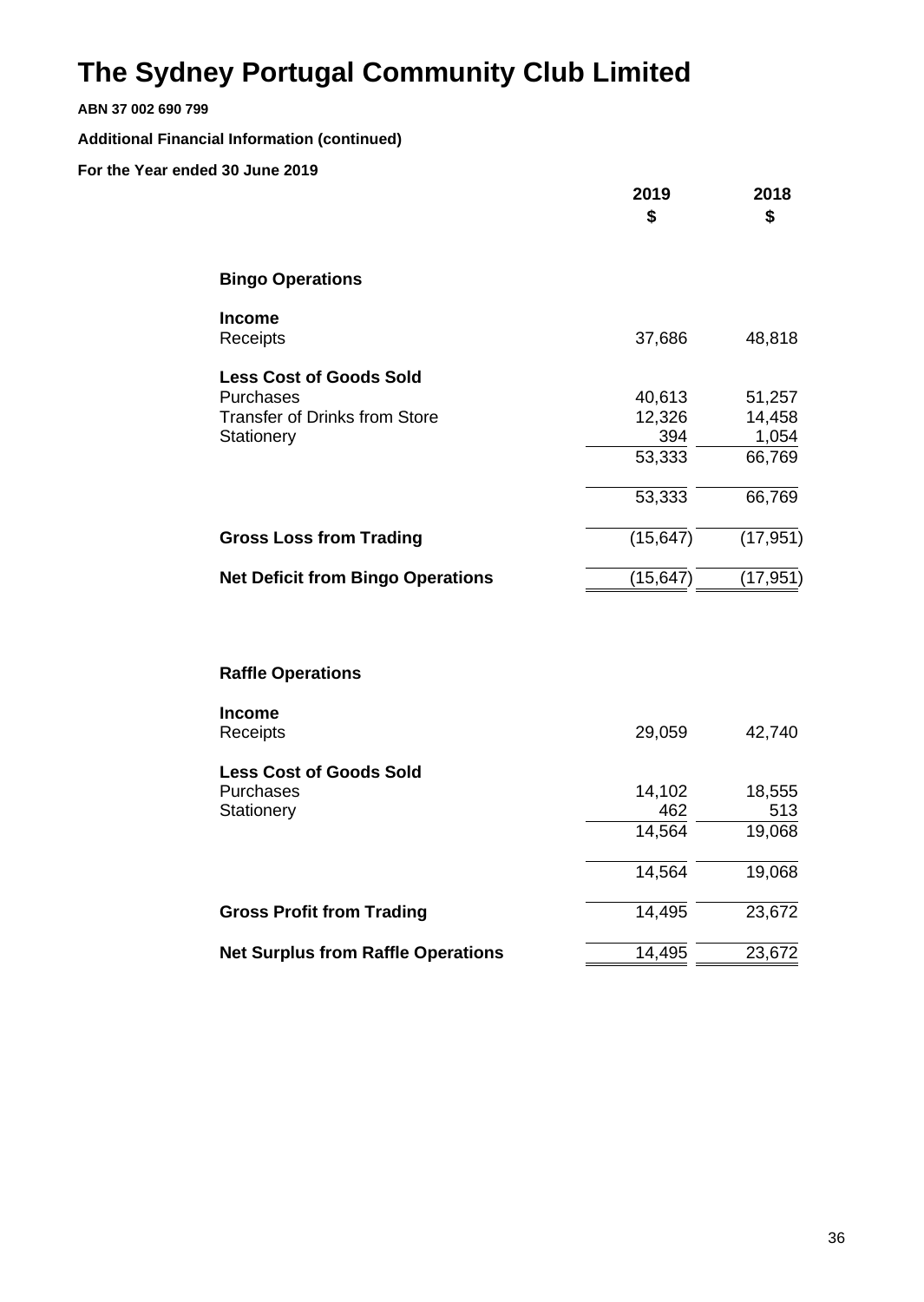#### **ABN 37 002 690 799**

### **Additional Financial Information (continued)**

|                                                  | 2019<br>\$      | 2018<br>\$      |
|--------------------------------------------------|-----------------|-----------------|
| <b>Soccer Sports Operations</b>                  |                 |                 |
| <b>Income</b>                                    |                 |                 |
| <b>Soccer Revenue</b>                            |                 |                 |
| Soccer - Registration Fees                       | 191,204         | 266,003         |
| Soccer - Sponsorship                             | 10,443          | 14,455          |
| Soccer - Field Hiring                            | 30,660          | 51,250          |
| Soccer - Other Income                            | 104,262         | 88,902          |
| Soccer - SAP                                     |                 | 3,313           |
|                                                  | 336,569         | 423,923         |
| <b>Expenditure</b>                               |                 |                 |
| <b>Bank Charges</b>                              | 1,261           | 1,759           |
| <b>Doubtful Debts</b>                            |                 | (16,000)        |
| Soccer - Field Hiring                            | 6,075           | 15,801          |
| <b>Fines &amp; Penalties</b>                     | 1,940           | 4,265           |
| Insurance                                        |                 |                 |
| <b>Interest Paid</b>                             |                 |                 |
| - Other Persons/Corporations                     |                 | 18,802          |
| <b>Legal Costs</b>                               |                 |                 |
| <b>Licencing Fees - Soccer</b>                   | 28,050          | 29,932          |
| <b>Medical Expenses</b>                          | 15,400          | 15,071          |
| <b>Promotional Costs</b>                         | 2,770           | 900             |
| Referees                                         | 11,958          | 591             |
| Repairs & Maintenance<br>Soccer Player Expenses  | 7,586<br>80,034 | 6,124<br>96,025 |
| <b>Soccer Coaching Expenses</b>                  | 81,391          | 53,661          |
| Soccer - Staff Hire                              | 26,922          | 13,458          |
| <b>Trophies</b>                                  | 2,334           | 2,751           |
| Uniforms                                         |                 |                 |
| Opening Stock - Soccer Uniform                   | 1,275           | 12,000          |
| Uniforms                                         | 86,827          | 50,613          |
| <b>Closing Stock - Soccer Uniform</b>            |                 |                 |
| <b>Other Soccer Expenses</b>                     |                 |                 |
| <b>Soccer Opening Stock</b>                      |                 |                 |
| <b>Other Soccer Expenses</b>                     | 58,126          | 67,914          |
| <b>Soccer Closing Stock</b>                      | (1,261)         | (1, 275)        |
|                                                  | 410,688         | 372,392         |
| <b>Net Surplus from soccer Sports Operations</b> | (74, 119)       | 51,531          |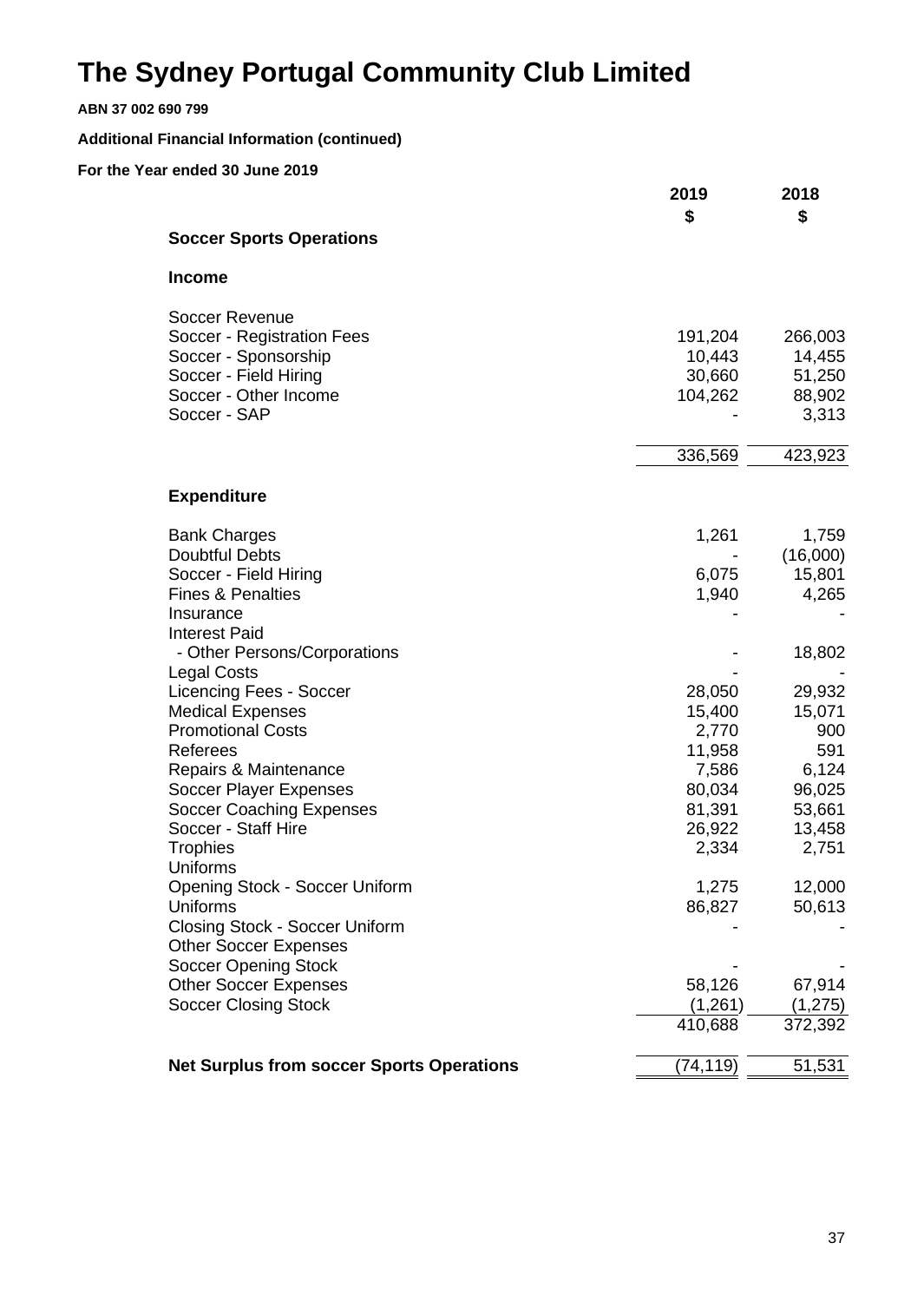### **ABN 37 002 690 799**

### **Additional Financial Information (continued)**

|                                         | 2019    | 2018<br>\$ |
|-----------------------------------------|---------|------------|
| <b>Store Stock Operations</b>           | \$      |            |
| Income                                  |         |            |
| <b>Less Cost of Goods Sold</b>          |         |            |
| <b>Opening Stock</b>                    | 8,308   | 14,529     |
| Purchases                               | 189,066 | 223,174    |
|                                         | 197,374 | 237,703    |
| <b>Closing Stock</b>                    | 10,181  | 8,308      |
| <b>Transfer of Drinks to Bar</b>        | 54,797  | 59,844     |
| <b>Transfer of Drinks to Functions</b>  | 81,691  | 112,337    |
| Transfer of Drinks to Bingo             | 12,326  | 14,458     |
| <b>Transfer of Drinks to Restaurant</b> | 31,721  | 32,331     |
| <b>Stock Transfer to Soccer</b>         | 6,658   | 10,425     |
|                                         |         |            |
|                                         |         |            |
|                                         |         |            |
|                                         |         |            |

| <b>Net Surplus from Trading Activities</b> | 214,989 | 523,687 |
|--------------------------------------------|---------|---------|
|                                            |         |         |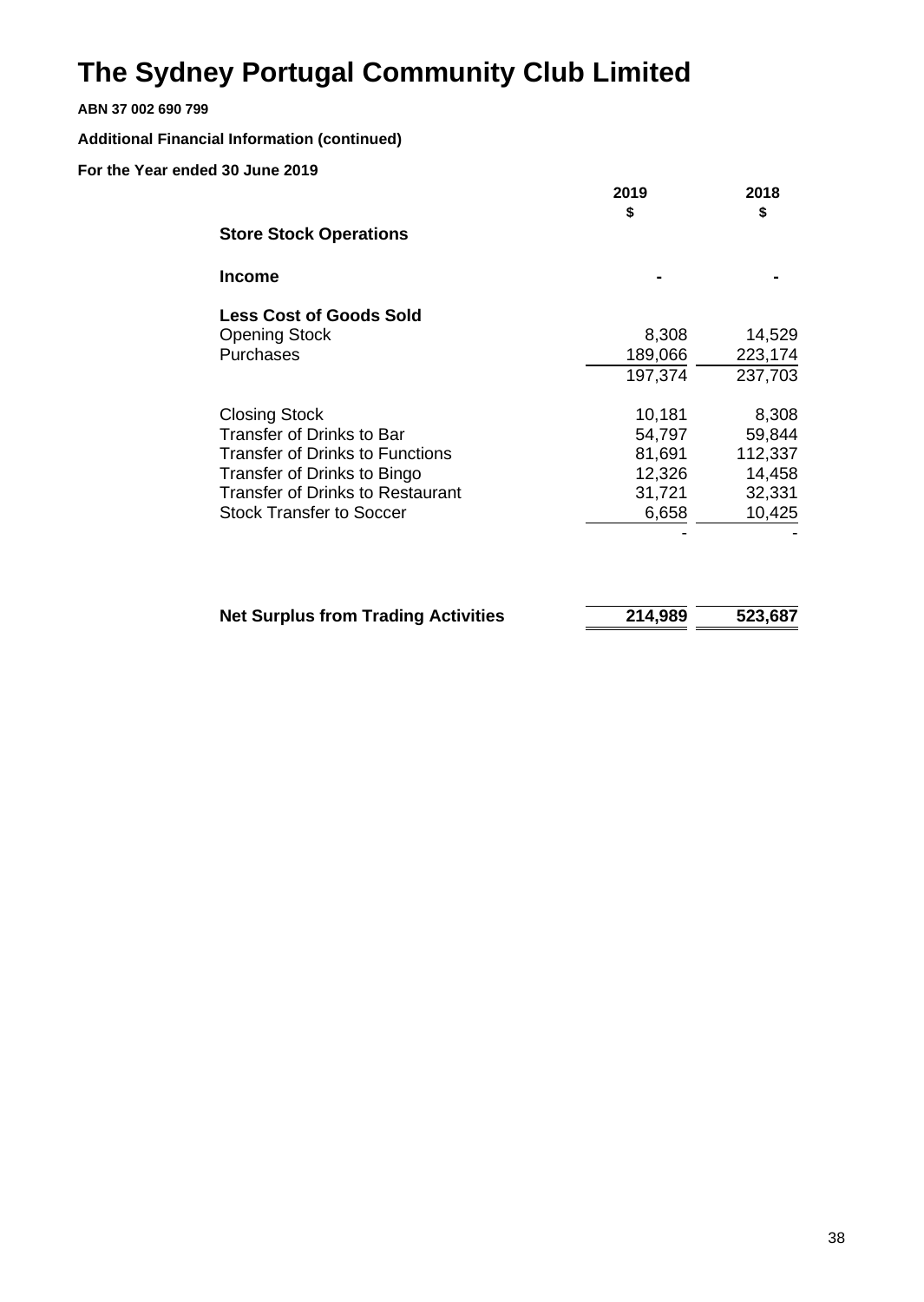**ABN 37 002 690 799**

### **Additional Financial Information (continued)**

|                                            | 2019<br>\$ | 2018<br>\$ |
|--------------------------------------------|------------|------------|
| <b>Income</b>                              |            |            |
| <b>Net Surplus from trading Activities</b> | 214,989    | 523,687    |
| <b>Other Income</b>                        |            |            |
| <b>Commissions Received</b>                | 224        | 410        |
| Gaming Machine Income - Snooker            | 1,454      | 2,066      |
| <b>Members' Subscriptions</b>              | 714        | 6,865      |
| Share of Income Kikoff                     | 65,596     | 91,594     |
| <b>Donations Received</b>                  | 9,864      | 8,076      |
| <b>Interest Received</b>                   | 416        | 452        |
| <b>Rent Received</b>                       | 484,872    | 12,013     |
| Car Park Hiring                            | 1,500      | 2,426      |
| <b>Rents Received - Mars Media</b>         | 30,570     | 30,000     |
| Sundry income                              | 55,618     |            |
|                                            | 650,828    | 153,902    |
| <b>Total Income</b>                        | 865,817    | 677,589    |
| <b>Expenditure</b>                         |            |            |
| <b>Accountancy Fees</b>                    | 11,400     | 14,750     |
| Advertising                                | 9,454      | 6,209      |
| <b>Amortisation - Borrowing Costs</b>      |            |            |
| <b>Auditor's Remuneration</b>              |            |            |
| - Audit & review of financial statements   | 7,500      | 13,600     |
| <b>Bad Debt Provision (Kikoff)</b>         |            | 73,027     |
| <b>Bank Charges</b>                        | 7,080      | 6,330      |
| Cleaning                                   | 53,810     | 55,738     |
| <b>Consultancy Fees</b>                    | 59,382     | 36,751     |
| Depreciation                               | 126,439    | 203,116    |
| <b>Directors Expenses</b>                  | 2,889      | 293        |
| Donations                                  | 9,233      | 6,631      |
| Freight & Cartage                          | 1,015      | 369        |
| Fine & Penalty                             | 1,670      |            |
| <b>General Expenses</b>                    | 621        | 3,944      |
| Hire of Plant & Equipment                  | 75         | 256        |
| Insurance                                  | 73,453     | 61,485     |
| - Other Persons/Corporations               | 73,375     | 49,883     |
| <b>Legal Costs</b>                         | 28,102     | 30,164     |
| Light & Power                              | 57,553     | 59,081     |
| Locum Fees                                 |            | 1,632      |
| Long Service Leave                         | 7,697      | (14, 146)  |
| <b>Annual Leave Provision</b>              | 1,712      | (9,400)    |
| <b>Motor Vehicle Expenses</b>              |            | 255        |
| <b>Poker Prizes</b>                        |            |            |
| Postage                                    | 521        | 69         |
| <b>Printing &amp; Stationery</b>           | 2,436      | 5,318      |
| Prizes                                     | 1,238      | 2,514      |
|                                            |            |            |